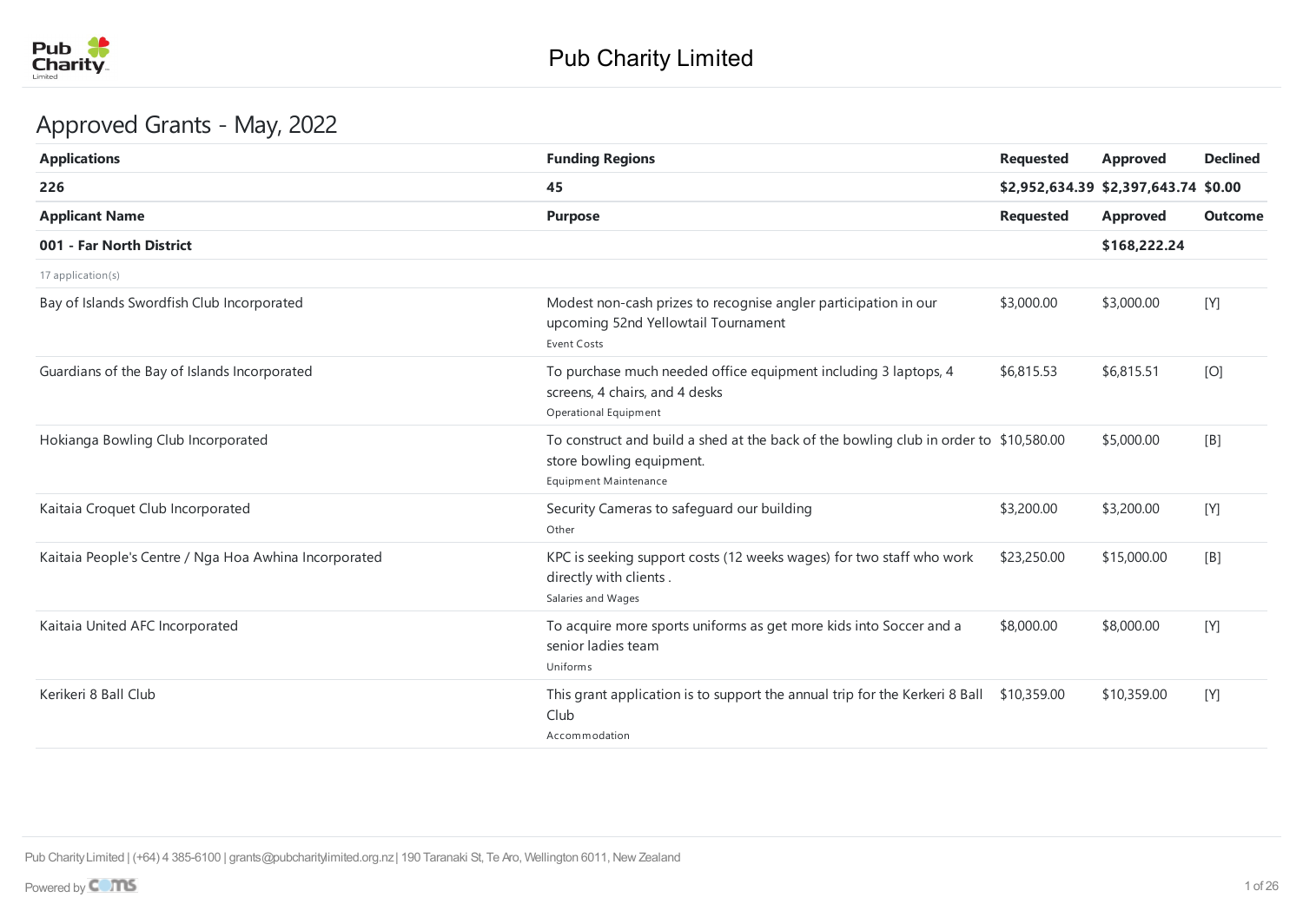

| Mangakahia Rugby Club Incorporated             | Mangakahia Rugby Club need to purchase necessary training gear and<br>equipment for 2022 season.<br>Sports Equipment         | \$1,887.26  | \$1,687.26  | [P]   |
|------------------------------------------------|------------------------------------------------------------------------------------------------------------------------------|-------------|-------------|-------|
| Nga Hoe Horo Canoe Club Pawarenga Incorporated | Providing opportunities for physical and mental wellbeing through waka \$8,500.00<br>ama programmes.<br><b>Event Costs</b>   |             | \$8,500.00  | [Y]   |
| Peria School                                   | We desperately need new Chromebooks for our tamariki.<br>Other                                                               | \$4,369.73  | \$4,369.73  | [Y]   |
| Russell Bowling Club Incorporated              | To upgrade our indoor and outdoor clubhouse furniture<br><b>Equipment Maintenance</b>                                        | \$27,166.00 | \$10,000.00 | $[L]$ |
| Te Pokapu Tiaki Taiao O Te Tai Tokerau Trust   | To contribute towards the payment of Tai Tokerau Timebank<br>Contractors and rent for July and August.<br>Salaries and Wages | \$6,000.00  | \$5,687.84  | [P]   |
| Te Rangi Aniwaniwa Board of Trustees           | Interactive Panels for a decile 1 school<br>Operational Equipment                                                            | \$30,000.00 | \$20,000.00 | [B]   |
| Te Runanga O Ngati Rehia Trust                 | Delivering Food and support to whanau<br>Transport                                                                           | \$44,630.43 | \$20,000.00 | [B]   |
| Te Tahaawai Marae                              | We are refurbishing our Whare Aatea. Used for Hui, Rangahau me Toi<br>Maori<br><b>Building/Facility Maintenance</b>          | \$4,475.90  | \$4,475.90  | [Y]   |
| The Kerikeri Primary School Board of Trustees  | Chromebooks and iPADs<br>Operational Equipment                                                                               | \$25,000.00 | \$25,000.00 | [Y]   |
| Waipapakauri Sports Complex Inc.               | Remedial work on outside toilet block<br><b>Building/Facility Maintenance</b>                                                | \$17,127.00 | \$17,127.00 | [Y]   |
| 002 - Whangarei District                       |                                                                                                                              |             | \$75,071.58 |       |
| 11 application(s)                              |                                                                                                                              |             |             |       |
| Alzheimers Society Northland Incorporated      | Salaries for Community Advisory staff in the greater Whangarei area<br>Salaries and Wages                                    | \$6,240.00  | \$6,240.00  | [Y]   |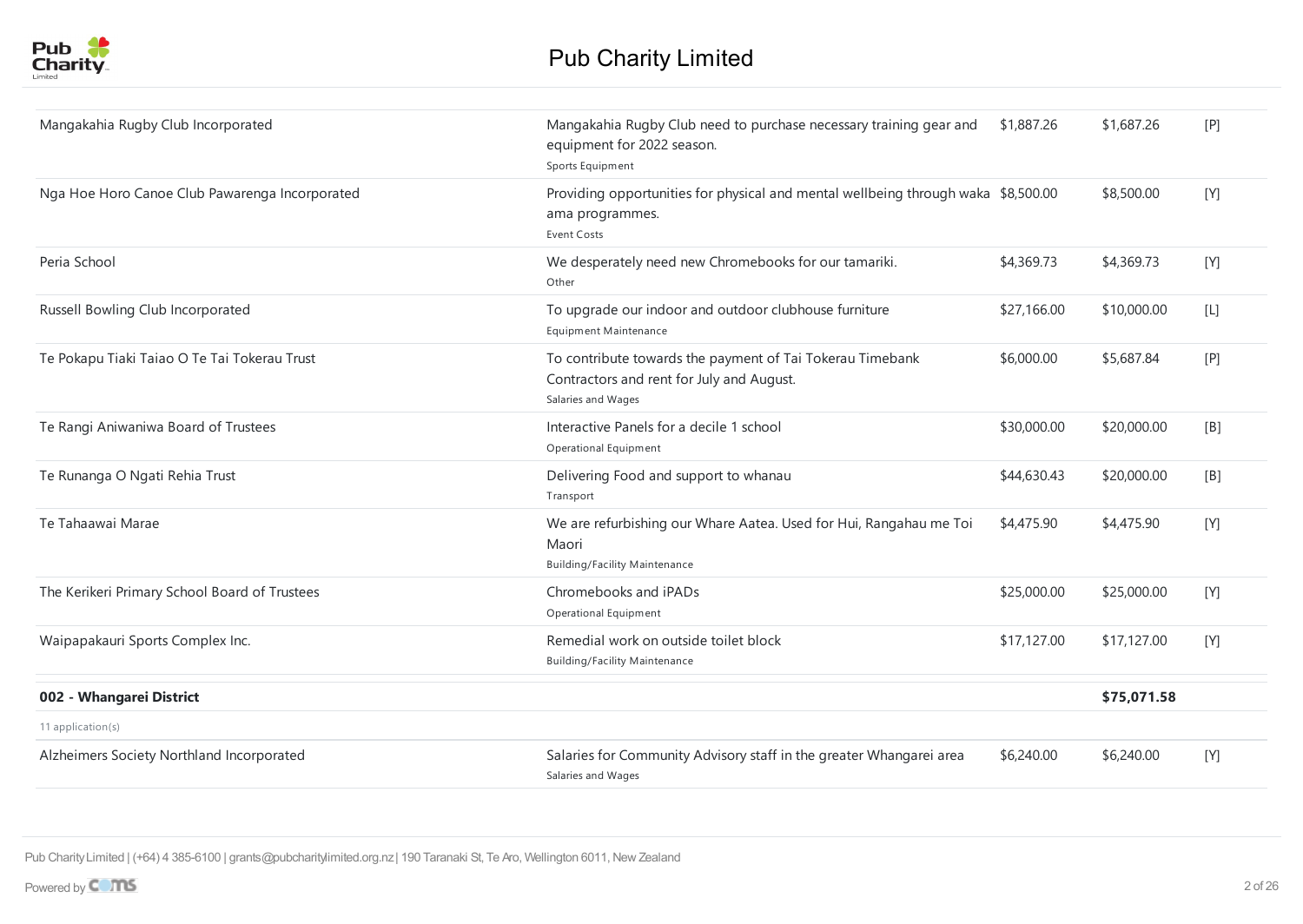

| New Zealand Polocrosse Incorporated                                 | To provide jackets and playing shirts for our players<br>Uniforms                                                                     | \$3,210.45  | \$3,210.45  | [Y] |
|---------------------------------------------------------------------|---------------------------------------------------------------------------------------------------------------------------------------|-------------|-------------|-----|
| Northland Basketball Incorporated                                   | IT purchases for competition management and vax verifications, and<br>staff uniforms<br>Operational Equipment                         | \$21,180.00 | \$21,180.00 | [Y] |
| Northland Indoor Bowling Centre Incorporated                        | Funding to cover hall hire for various competitions and events over the<br>2022 season<br>Rent or Venue Hire                          | \$2,205.00  | \$2,205.00  | [Y] |
| Northland Paraplegic & Physically Disabled Association Incorporated | Support for our youth Activ8 program in Term 3<br>Event Costs                                                                         | \$1,391.00  | \$1,391.00  | [Y] |
| Onerahi Football Club Incorporated                                  | four new junior / youth goals to replace the old existing structures<br>Operational Equipment                                         | \$10,600.00 | \$10,600.00 | [Y] |
| Pataua Outdoor Education and Recreation Trust Incorporated          | The planned facilities upgrade require consents and reports to support<br>those applications.<br><b>Building/Facility Maintenance</b> | \$7,205.00  | \$6,550.00  | [P] |
| Taki Rua Productions Society Incorporated<br>2 regions              | Te Reo Māori Season 2022 - performing 'Pourakahua' to school-children \$30,000.00<br>and families nationwide.<br>Event Costs          |             | \$10,000.00 | [B] |
| Whangarei Girls' High School                                        | funding for staff to run a family harm prevention programmes. prog run \$3,700.48<br>on conjunction with police<br>Salaries and Wages |             | \$3,700.48  | [Y] |
| Whangarei Golf Club Incorporated                                    | To purchase of sand, seed, and fertilizer needed for maintenance.<br>Misc. Operational Costs                                          | \$7,958.65  | \$7,958.65  | [Y] |
| Whangarei Water Ski Club Incorporated                               | Replace portable radios used for tournaments<br>Sports Equipment                                                                      | \$2,036.00  | \$2,036.00  | [Y] |
| 003 - Kaipara District                                              |                                                                                                                                       |             | \$4,501.25  |     |
| 1 application(s)                                                    |                                                                                                                                       |             |             |     |
| Mangawhai Museum and Historical Society Incorporated                | Laptop for treasurer and screens for display<br>Operational Equipment                                                                 | \$4,501.25  | \$4,501.25  | [Y] |
|                                                                     |                                                                                                                                       |             |             |     |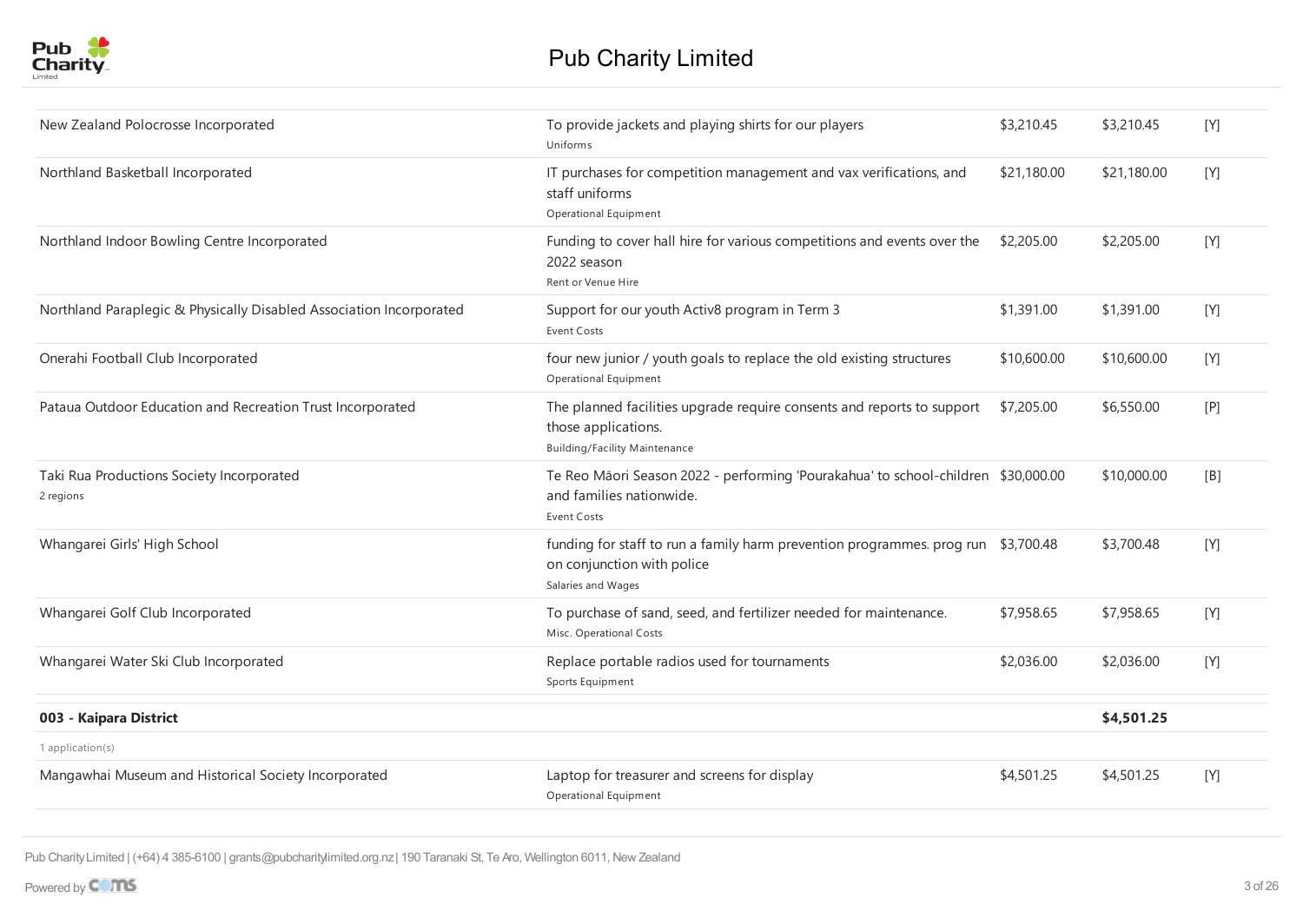

| 011 - Thames-Coromandel District                  |                                                                                                                       |             | \$205,309.91 |                  |
|---------------------------------------------------|-----------------------------------------------------------------------------------------------------------------------|-------------|--------------|------------------|
| $9$ application(s)                                |                                                                                                                       |             |              |                  |
| Paralympics New Zealand Incorporated<br>3 regions | Funding towards the salaries of three key staff members<br>Salaries and Wages                                         | \$90,000.00 | \$20,000.00  | [ <sub>B</sub> ] |
| Purangi Conservation Trust                        | To continue paying pest control contractor implementing and servicing<br>new project areas<br>Misc. Operational Costs | \$17,903.91 | \$13,703.91  | $[$ P            |
| Seniornet Whitianga Incorporated                  | Purchase to replace outdated equipment<br><b>Equipment Maintenance</b>                                                | \$5,850.00  | \$5,850.00   | [Y]              |
| Thames Football Club Incorporated                 | Purchase of Balls and Bibs<br>Sports Equipment                                                                        | \$3,900.00  | \$3,900.00   | [Y]              |
| Thames Football Club Incorporated                 | Replacement Football Goals<br>Equipment Maintenance                                                                   | \$30,748.00 | \$30,748.00  | [Y]              |
| Thames Valley Basketball Association Incorporated | Assist with Development Officer Role contract costs<br>Salaries and Wages                                             | \$33,750.00 | \$33,750.00  | [Y]              |
| The Starjam Charitable Trust                      | CEO Salary<br>Salaries and Wages                                                                                      | \$25,000.00 | \$15,000.00  | [ <sub>B</sub> ] |
| The Thames South School Board Of Trustees         | Senior playground remediation and install of new middle school<br>playground equipment<br>Operational Equipment       | \$67,718.00 | \$67,718.00  | [Y]              |
| Whangamata Youth Trust                            | To contribute to the salary of one of our Youth Workers.<br>Salaries and Wages                                        | \$14,640.00 | \$14,640.00  | [Y]              |
| 015 - Matamata-Piako District                     |                                                                                                                       |             | \$17,729.96  |                  |
| 4 application(s)                                  |                                                                                                                       |             |              |                  |
| Matamata Citizens Band Incorporated               | To put all Band Data into one management system<br>Misc. Operational Costs                                            | \$2,875.00  | \$2,875.00   | [Y]              |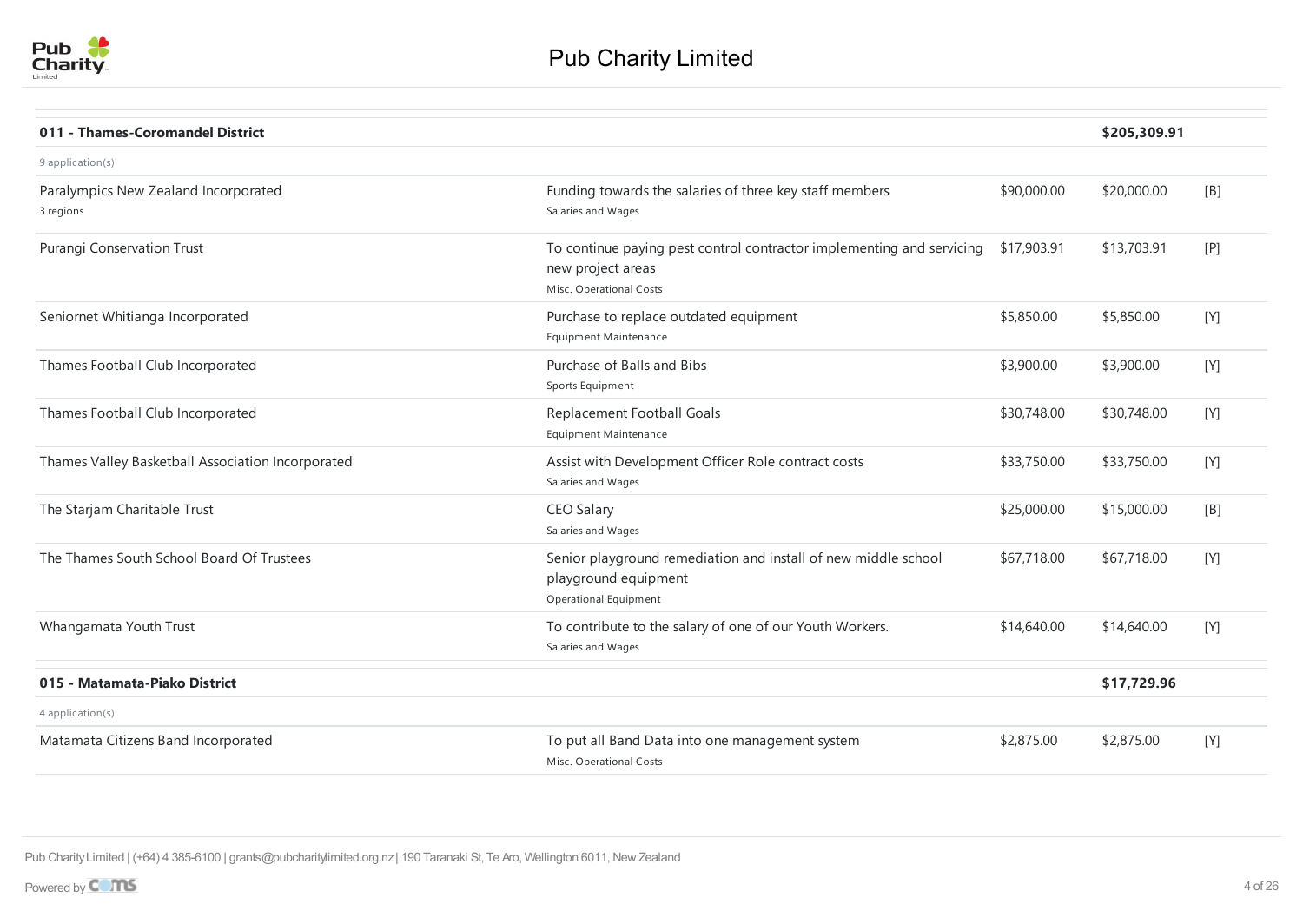

| Te Aroha Contract Bridge Club Incorporated                                  | Costs associated with running our annual bridge tournament<br>Event Costs                                                               | \$3,514.96  | \$1,114.96  | [C] |
|-----------------------------------------------------------------------------|-----------------------------------------------------------------------------------------------------------------------------------------|-------------|-------------|-----|
| Te Aroha Group New Zealand Riding For The Disabled Association Incorporated | We would like to upgrade our kitchen facilities and also repair our roof.<br><b>Building/Facility Maintenance</b>                       | \$9,050.00  | \$9,050.00  | [Y] |
| Waikato Country Music Association Incorporated                              | cover the backing band for the auditions & finals concert & the<br>recording prize for our Songwriter<br><b>Event Costs</b>             | \$4,690.00  | \$4,690.00  | [Y] |
| 017 - Waipa District                                                        |                                                                                                                                         |             | \$19,000.00 |     |
| 3 application(s)                                                            |                                                                                                                                         |             |             |     |
| Cambridge Netball Centre Incorporated                                       | Security upgrade and sports equipment<br>Sports Equipment                                                                               | \$7,599.96  | \$5,000.00  | [N] |
| Children 1St Charitable Trust                                               | Children's Resilience Programmes<br>Misc. Operational Costs                                                                             | \$9,000.00  | \$9,000.00  | [Y] |
| Tamahere Model Country School                                               | A contribution to a climbing frame to be used by our juniors at<br>Tamahere Model Country School.<br>Operational Equipment              | \$5,000.00  | \$5,000.00  | [Y] |
| 019 - South Waikato District                                                |                                                                                                                                         |             | \$3,593.00  |     |
| 1 application(s)                                                            |                                                                                                                                         |             |             |     |
| Cargill Open Plan School Pta                                                | Replacing our shade sail over the sandpit as it has a huge hole and is<br>ripping at the poles.<br><b>Building/Facility Maintenance</b> | \$3,593.00  | \$3,593.00  | [Y] |
| 021 - Taupo District                                                        |                                                                                                                                         |             | \$13,500.00 |     |
| $2$ application(s)                                                          |                                                                                                                                         |             |             |     |
| Pregnancy Help Incorporated                                                 | Rent for our center, wages, bills<br>Misc. Operational Costs                                                                            | \$20,000.00 | \$10,000.00 | [B] |
| Richmond Netball Club Incorporated                                          | To cover facility hire costs and purchase new equipment<br>Sports Equipment                                                             | \$3,500.00  | \$3,500.00  | [Y] |
|                                                                             |                                                                                                                                         |             |             |     |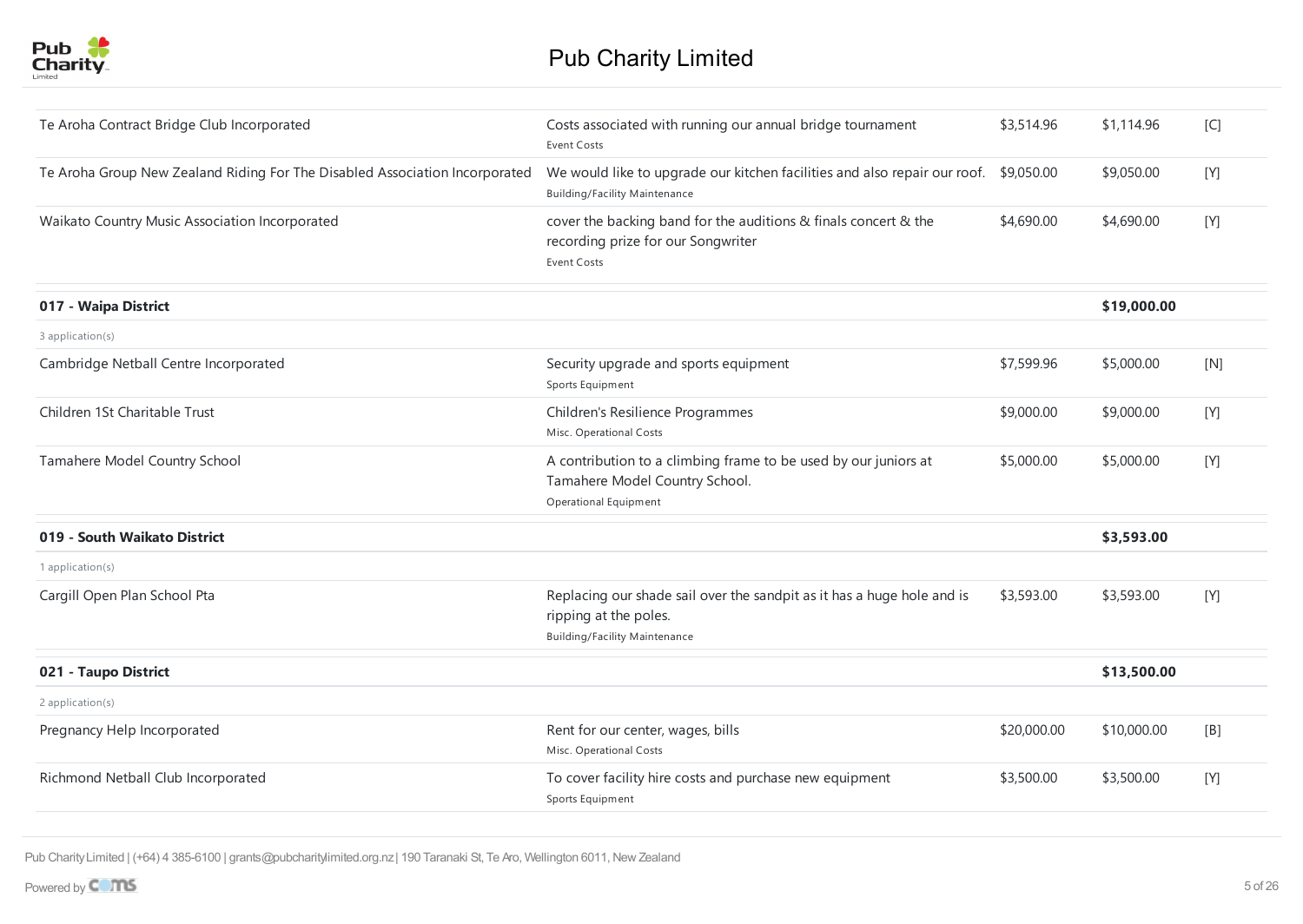

| 023 - Tauranga City                               |                                                                                                                                      |             | \$132,638.31 |     |
|---------------------------------------------------|--------------------------------------------------------------------------------------------------------------------------------------|-------------|--------------|-----|
| 17 application(s)                                 |                                                                                                                                      |             |              |     |
| Bay of Plenty Youth Development Trust             | Purchase of a commercial Rotowash floor cleaner for BOPYDT's fitness<br>and educational facility.<br>Operational Equipment           | \$6,404.00  | \$6,404.00   | [Y] |
| Christian Surfers New Zealand                     | Applying for laptops to be used as training equipment, to run our events \$5,000.00<br>and develop leaders.<br>Operational Equipment |             | \$5,000.00   | [Y] |
| Complex Chronic Illness Support Incorporated      | Towards salary of Health & Wellness Facilitator (Karen Maxwell)<br>Salaries and Wages                                                | \$7,650.00  | \$7,650.00   | [Y] |
| Create the Bay Incorporated                       | To support the costs of our Perfroming Arts Competiton venue and<br>Adjudicator accommodation<br><b>Event Costs</b>                  | \$2,319.00  | \$2,319.00   | [Y] |
| Glengyle Leisure Marching Team                    | To provide accommodation and travel assistance to attend the North<br>Island Display Days in Oct 2022.<br>Accommodation, Transport   | \$2,194.70  | \$2,194.70   | [Y] |
| Graeme Dingle Foundation Western Bay of Plenty    | Partial funding support for Project K 3 week wilderness and community<br>challenge for at risk youth<br>Misc. Operational Costs      | \$20,000.00 | \$20,000.00  | [Y] |
| Headway Brain Injury Association Bop Incorporated | To apply for funding for wages for Dianne Beveridge, Liaison Officer for \$10,000.00<br>\$10,000<br>Salaries and Wages               |             | \$10,000.00  | [Y] |
| NZCF The Big Sing BOP                             | Risers for choirs to stand on when performing in a secondary schools'<br>competition<br>Operational Equipment                        | \$650.00    | \$650.00     | [Y] |
| Tauranga Dance Incorporated                       | To cover the costs of hiring Baycourt Theatre for July 2022 'Champion of \$4,347.99<br>Champions' competition.<br>Rent or Venue Hire |             | \$4,347.99   | [Y] |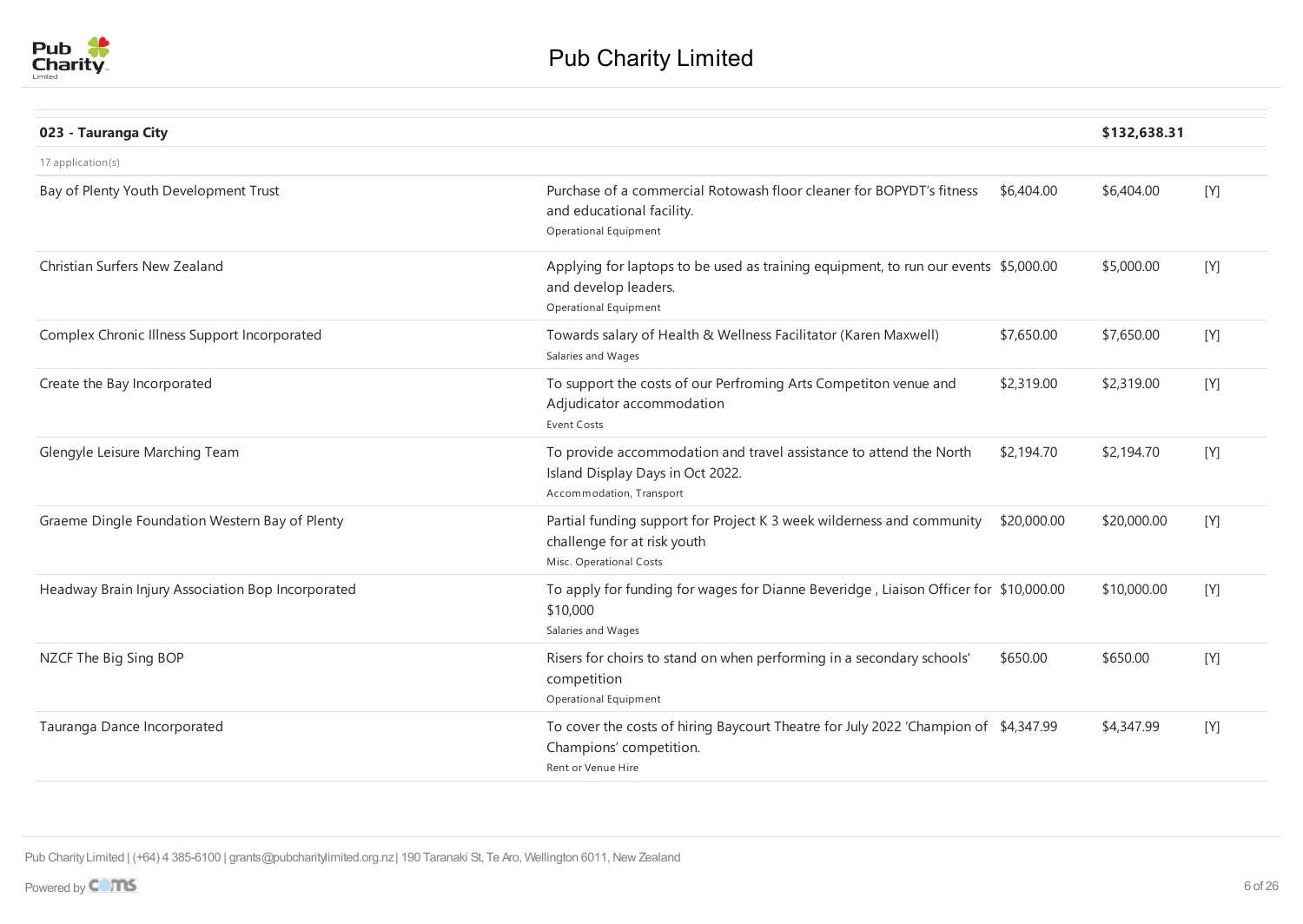

| Tauranga Netball Centre Incorporated                | Representative Team Costs - Under 14's Womens and Mixed Covers<br>Accomodation and Transport.<br>Accommodation, Transport              | \$20,924.35 | \$15,000.00 | [B] |
|-----------------------------------------------------|----------------------------------------------------------------------------------------------------------------------------------------|-------------|-------------|-----|
| Tauranga Woodcrafters Guild Incorporated            | To cover costs of venue hire, promotional signage and EFTPOS Terminal \$2,353.62<br>rental for annual exhibition<br><b>Event Costs</b> |             | \$2,353.62  | [Y] |
| Tauranga Youth Development Team (Tydt) Incorporated | To engage, connect and inform youth. To strengthen sector<br>connectedness and collaboration.<br>Salaries and Wages                    | \$15,000.00 | \$15,000.00 | [Y] |
| Tennis Western Bop Incorporated                     | Laptop for Sport BOP Coachforce Regional Development Officer<br>Operational Equipment                                                  | \$3,051.00  | \$3,051.00  | [Y] |
| The Tauranga Boys' College Board of Trustees        | Travel costs to attend traditional sports exchanges and national sports<br>tournaments throughout 2022.<br>Transport                   | \$31,854.80 | \$5,000.00  | [B] |
| The Tauranga Special School Board Of Trustees       | <b>Activision Panels</b><br>Operational Equipment                                                                                      | \$13,668.00 | \$13,668.00 | [Y] |
| The Welcome Bay School Board of Trustees            | Shade sails to protect children from the dangers of UV rays and heat<br>while playing and learning.<br>Operational Equipment           | \$38,768.00 | \$10,000.00 | [B] |
| Volunteer Western Bay of Plenty                     | <b>Operations Manager</b><br>Salaries and Wages                                                                                        | \$15,000.00 | \$10,000.00 | [B] |
| 024 - Rotorua District                              |                                                                                                                                        |             | \$69,084.14 |     |
| 6 application(s)                                    |                                                                                                                                        |             |             |     |
| Madison Blues Marching Incorporated                 | For the making of new uniforms and or alterations of the competition<br>uniforms for our teams.<br>Uniforms                            | \$7,260.00  | \$7,260.00  | [Y] |
| Parent to Parent Central Lakes                      | Wages for Breanna Turner<br>Salaries and Wages                                                                                         | \$9,720.00  | \$9,720.00  | [Y] |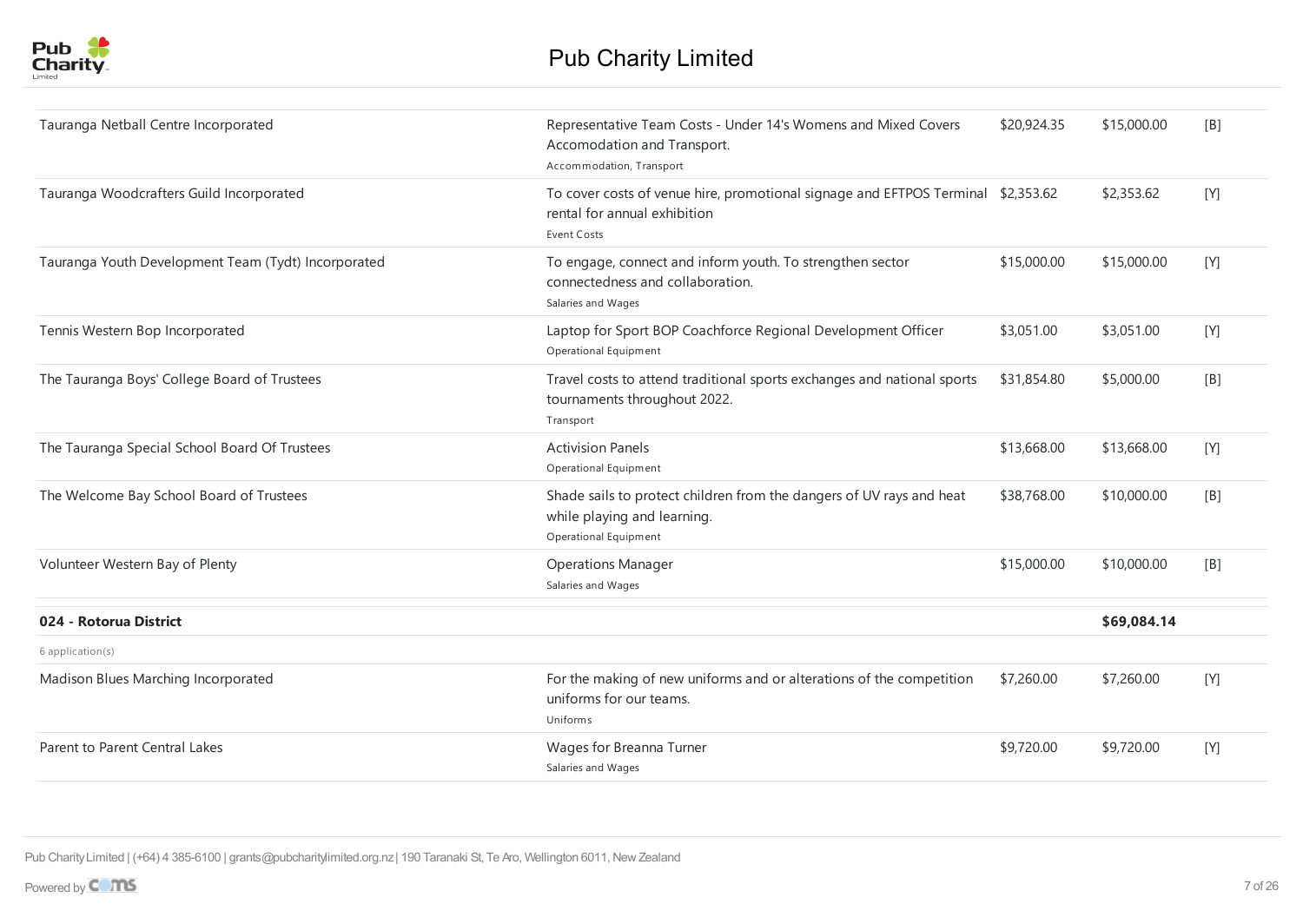| Rotorua Aero Club Incorporated                    | Hanger rent and annual inspection on the club plane<br><b>Equipment Maintenance</b>                                                      | \$5,349.14 | \$5,349.14   | [Y]     |
|---------------------------------------------------|------------------------------------------------------------------------------------------------------------------------------------------|------------|--------------|---------|
| Rotorua Basketball Association Incorporated       | Accommodation & Travel for U15 Boys and Girls National Tournament<br>Accommodation, Transport                                            | \$9,435.00 | \$9,435.00   | [Y]     |
| Rotorua Community Hospice Trust                   | Ensures Rotorua Hospice can continue to provide palliative support free \$30,000.00<br>of charge in the community.<br><b>Event Costs</b> |            | \$30,000.00  | $[ Y ]$ |
| Rotorua Competitions Society Incorporated         | To cover the cost of IT suport for Speech & Drama and Staging for<br>Dance in 2022 events<br><b>Event Costs</b>                          | \$7,320.00 | \$7,320.00   | [Y]     |
| 025 - Whakatane District                          |                                                                                                                                          |            | \$3,308.48   |         |
| 2 application(s)                                  |                                                                                                                                          |            |              |         |
| Big Brothers Big Sisters of Eastern Bay of Plenty | To enable staff to travel and participate in this years BBBS national hui<br>in Wellington<br>Accommodation, Transport                   | \$1,343.48 | \$1,343.48   | [Y]     |
| Citizens Advice Bureau Whakatane Incorporated     | We are applying for a grant of \$1,965 to be used towards operational<br>expenses.<br>Misc. Operational Costs                            | \$1,965.00 | \$1,965.00   | $[ Y ]$ |
| 030 - Hastings District                           |                                                                                                                                          |            | \$6,481.00   |         |
| 2 application(s)                                  |                                                                                                                                          |            |              |         |
| Dementia Hawkes Bay                               | Purchase of desk phones<br>Operational Equipment                                                                                         | \$1,681.00 | \$1,681.00   | [Y]     |
| Taiao Combat Academy                              | Applications for uniforms so our club can compete in uniforms instead<br>of black shorts and tshirts<br>Sports Equipment, Uniforms       | \$4,800.00 | \$4,800.00   | [Y]     |
| 031 - Napier City                                 |                                                                                                                                          |            | \$406,356.70 |         |
| 11 application(s)                                 |                                                                                                                                          |            |              |         |
|                                                   |                                                                                                                                          |            |              |         |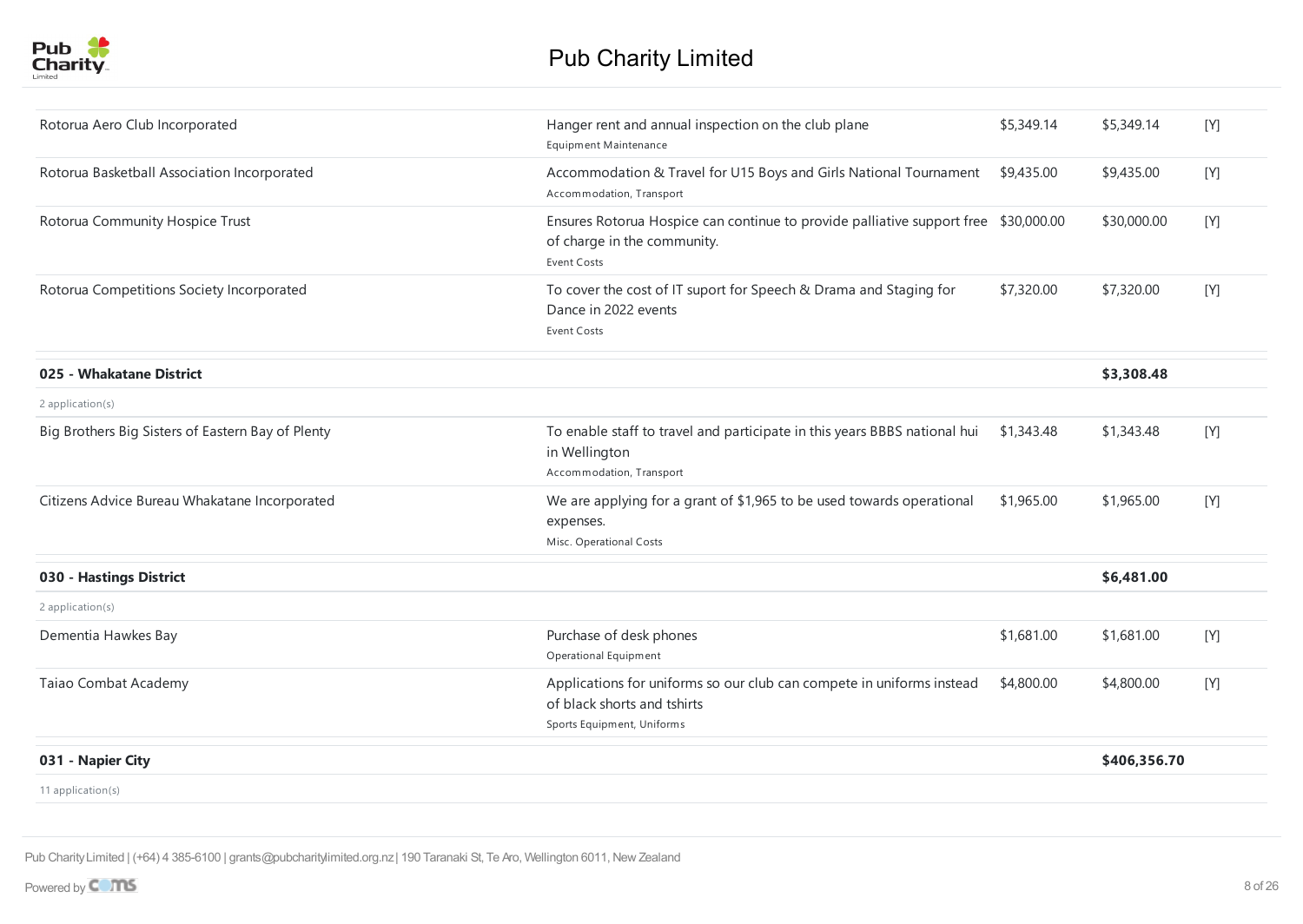| Basketball New Zealand Incorporated<br>5 regions    | Airfares for tournament referees to attend our national tournaments<br>Transport                                                           | \$36,061.63  | \$4,000.00   | [M] |
|-----------------------------------------------------|--------------------------------------------------------------------------------------------------------------------------------------------|--------------|--------------|-----|
| Big Brothers Big Sisters of Hawkes Bay              | BBBS Branded tees for our new matches and staff uniforms<br>Uniforms                                                                       | \$2,114.70   | \$2,114.70   | [Y] |
| Hawke's Bay Multiple Sclerosis Society Incorporated | We seek funding for wages for Office Manager & MS Community Nurse<br>Salaries and Wages                                                    | \$20,460.00  | \$20,460.00  | [Y] |
| Hawkes Bay Squash Rackets Club Incorporated         | To cover the insurance cost for 2022 - 2023<br>Misc. Operational Costs                                                                     | \$14,117.00  | \$14,117.00  | [Y] |
| Napier Civic Choir Incorporated                     | Orchestra, Venue, podium, soloists, Concert Weekend 17-19 June:<br>Mendelssohn, Brahms, Beeththoven.<br><b>Event Costs</b>                 | \$39,097.00  | \$35,000.00  | [B] |
| Napier Technical Memorial Brass Band Incorporated   | To pay the wages of the Musical Directors of the senior and junior<br>bands.<br>Salaries and Wages, Misc. Operational Costs                | \$5,985.00   | \$5,985.00   | [Y] |
| Peoples Advocacy Society Incorporated               | Help pay Advocates who support and advise Hawkes Bay clients to deal \$10,000.00<br>with government agencies<br>Salaries and Wages         |              | \$10,000.00  | [Y] |
| Prima Volta Charitable Trust                        | Our mission is wellbeing through music. Our programmes and<br>productions help unlock youth potential<br><b>Event Costs</b>                | \$58,850.00  | \$40,000.00  | [B] |
| Squash Eastern Incorporated                         | Provide Squash coaching to junior players in the region<br>Other                                                                           | \$37,230.00  | \$37,230.00  | [Y] |
| Taradale Bridge Club                                | To fund the fire and security systems for our new clubrooms and<br>community hub<br>Other                                                  | \$10,900.00  | \$10,900.00  | [Y] |
| Taradale Community Pool Trust Board                 | Reticulation and Filtration Upgrade: plumbing and specialised<br>reticulation system installation.<br><b>Building/Facility Maintenance</b> | \$226,550.00 | \$226,550.00 | [Y] |
| 033 - New Plymouth District                         |                                                                                                                                            |              | \$13,608.22  |     |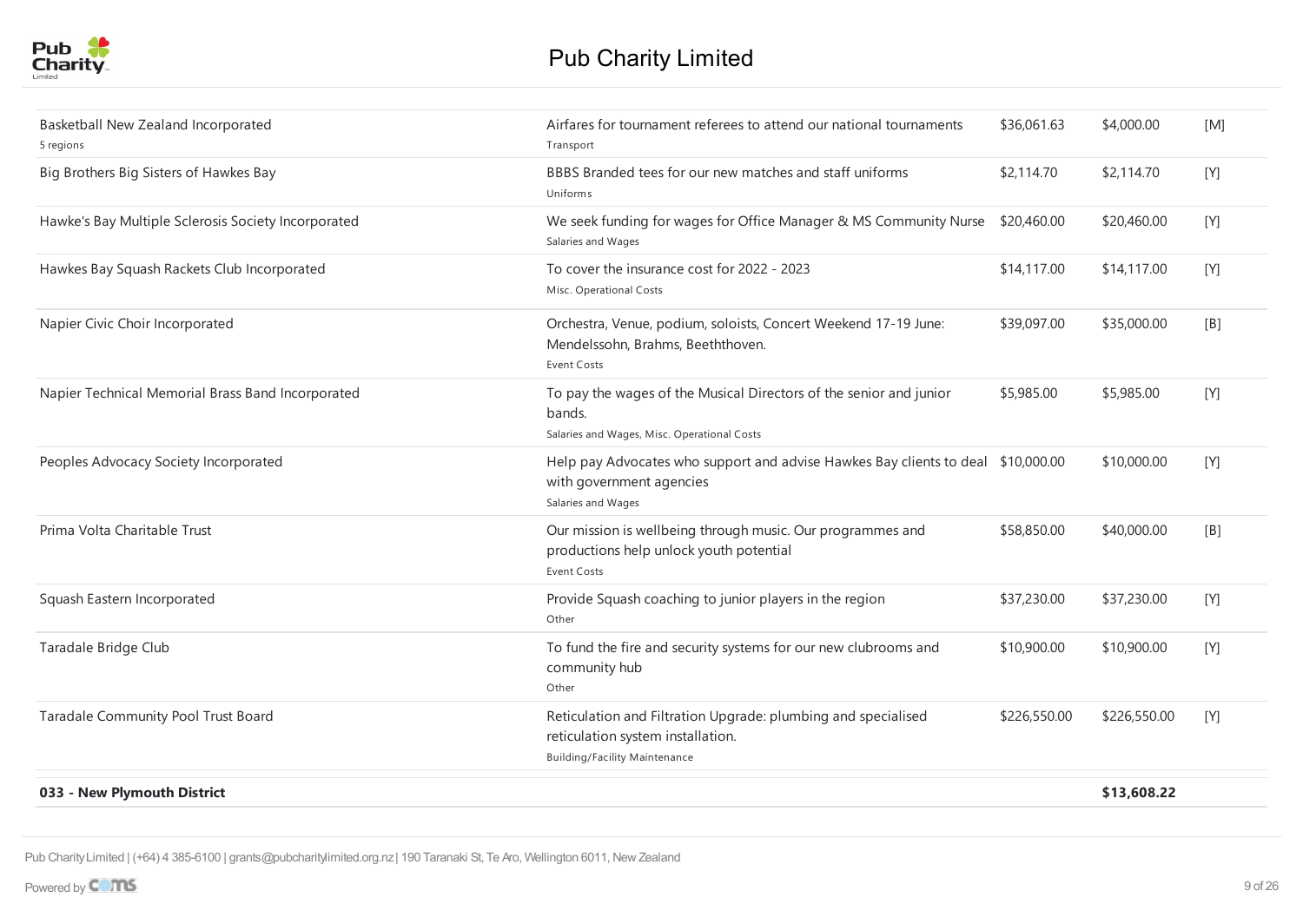

| 3 application(s)                                 |                                                                                                                                    |             |             |     |
|--------------------------------------------------|------------------------------------------------------------------------------------------------------------------------------------|-------------|-------------|-----|
| Basketball New Zealand Incorporated<br>5 regions | Airfares for tournament referees to attend our national tournaments<br>Transport                                                   | \$36,061.63 | \$4,000.00  | [M] |
| New Plymouth Competitions Society Incorporated   | 5 Chromebooks and 1 TV Screen<br>Operational Equipment                                                                             | \$3,125.00  | \$3,125.00  | [Y] |
| The Rare Disorders New Zealand Trust             | To purchase two laptops & two iphones for staff<br>Operational Equipment                                                           | \$6,483.22  | \$6,483.22  | [Y] |
| 034 - Stratford District                         |                                                                                                                                    |             | \$4,500.00  |     |
| 1 application(s)                                 |                                                                                                                                    |             |             |     |
| <b>Stratford Trotting Club Incorporated</b>      | Annual salary for club secretary<br>Salaries and Wages                                                                             | \$4,500.00  | \$4,500.00  | [Y] |
| 035 - South Taranaki District                    |                                                                                                                                    |             | \$20,000.00 |     |
| 2 application(s)                                 |                                                                                                                                    |             |             |     |
| Te Ara Pae Trust                                 | The demand for counselling and support services has increased and the \$8,000.00<br>organisation needs to expand.<br>Accommodation |             | \$8,000.00  | [Y] |
| Waverley Primary School                          | Technology for our students<br>Other                                                                                               | \$27,086.00 | \$12,000.00 | [M] |
| 036 - Ruapehu District                           |                                                                                                                                    |             | \$35,551.00 |     |
| 1 application(s)                                 |                                                                                                                                    |             |             |     |
| Ohakune Carrot Adventure Park                    | Build a JOLLY carrot space rocket for our playground<br>Other                                                                      | \$35,551.00 | \$35,551.00 | [Y] |
| 038 - Rangitikei District                        |                                                                                                                                    |             | \$45,004.00 |     |
| 2 application(s)                                 |                                                                                                                                    |             |             |     |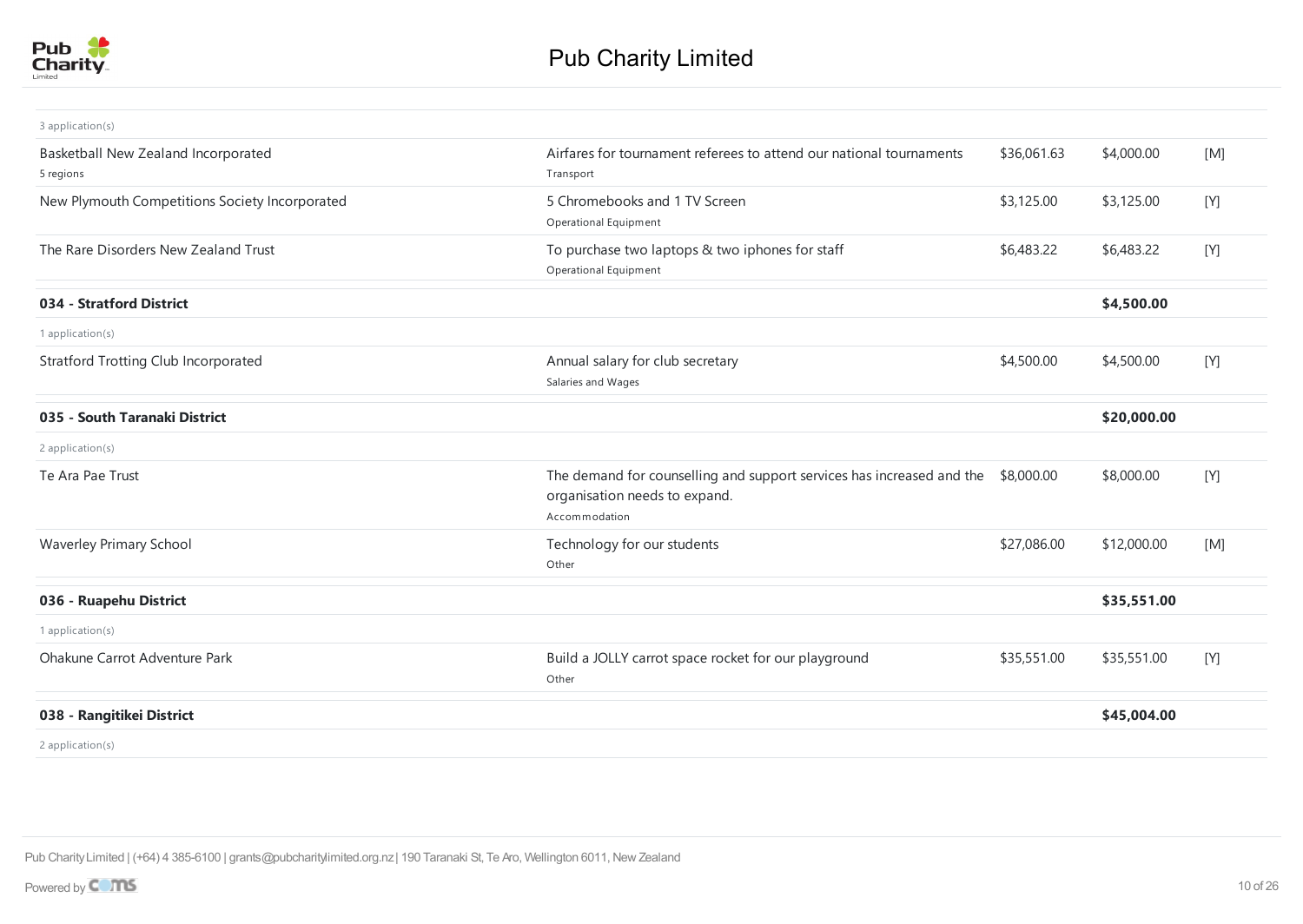

| Rangitikei Hockey Association Incorporated | to apply for funding to cover the cost of Turf Hire required to run the                                                     | \$4,254.00  | \$4,254.00  | [Y] |
|--------------------------------------------|-----------------------------------------------------------------------------------------------------------------------------|-------------|-------------|-----|
|                                            | 2022 season<br>Rent or Venue Hire                                                                                           |             |             |     |
| The Marton Golf Club Incorporated          | To extend the current fairway sprinkler system.<br><b>Building/Facility Maintenance</b>                                     | \$40,750.00 | \$40,750.00 | [Y] |
| 039 - Manawatu District                    |                                                                                                                             |             | \$4,844.92  |     |
| 1 application(s)                           |                                                                                                                             |             |             |     |
| Manawatu Poultry and Pigeon Club           | Cost of venue hire and event materials for our annual Poultry and Pigeon \$4,844.92<br>show<br><b>Event Costs</b>           |             | \$4,844.92  | [Y] |
| 040 - Palmerston North City                |                                                                                                                             |             | \$50,375.30 |     |
| 9 application(s)                           |                                                                                                                             |             |             |     |
| Environment Network Manawatu Incorporated  | We apply for funding to purchase a web camera and headphone for<br>improved remote communications.<br>Operational Equipment | \$1,598.85  | \$1,598.85  | [Y] |
| <b>Grand Slam Limited</b>                  | To replace 10 of our 20 aging bridge tablets.<br>Operational Equipment                                                      | \$2,028.00  | \$2,028.00  | [Y] |
| Grey Power Manawatu Incorporated           | To cover cost of meals and accommodation<br>Accommodation                                                                   | \$1,583.00  | \$1,583.00  | [Y] |
| Manawatu Lawn Tennis Club Incorporated     | To install a heat pump in our clubhouse<br>Accommodation, Building/Facility Maintenance                                     | \$3,838.00  | \$3,838.00  | [Y] |
| Manawatu Wanganui Golf Incorporated        | Obtaining funding for the Boys and Girls Interprovincial Championships<br>Other                                             | \$11,255.66 | \$11,255.66 | [Y] |
| Mentored Charitable Trust                  | a grant for the Programme Co-ordinator part time salary<br>Salaries and Wages                                               | \$10,000.00 | \$5,000.00  | [M] |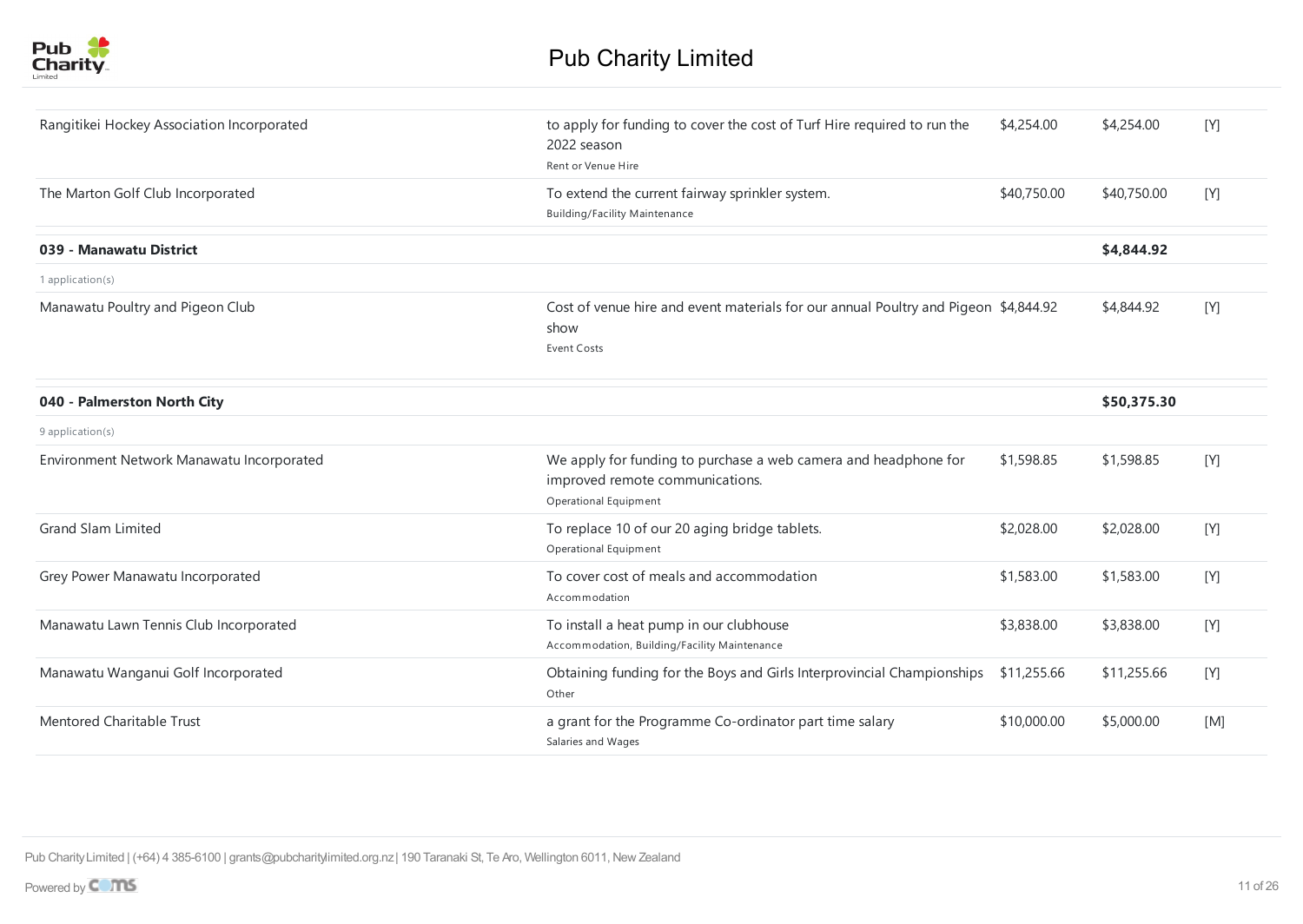

| New Zealand Paramedic Education and Research Charitable Trust | To promote paramedicine as a career to high school students in<br>Palmerston Nth & Napier<br><b>Event Costs</b>              | \$6,566.79  | \$6,566.79  | [Y] |
|---------------------------------------------------------------|------------------------------------------------------------------------------------------------------------------------------|-------------|-------------|-----|
| The Awapuni School (P.North) Board of Trustees                | Purchase devices<br>Operational Equipment                                                                                    | \$14,105.00 | \$14,105.00 | [Y] |
| <b>UNITY SINGERS</b>                                          | Unity Singers present an Annual Free Community Concertt<br>Event Costs                                                       | \$4,400.00  | \$4,400.00  | [Y] |
| 041 - Tararua District                                        |                                                                                                                              |             | \$16,720.00 |     |
| 3 application(s)                                              |                                                                                                                              |             |             |     |
| <b>Bush Sports Club Incorporated</b>                          | Travel expenses for the cost of buses to away venues<br>Transport                                                            | \$9,427.20  | \$7,000.00  | [B] |
| Dannevirke Netball Centre Incorporated                        | Travel for our representative teams to be able to attend out of town<br>tournaments<br>Misc. Operational Costs               | \$2,720.00  | \$2,720.00  | [Y] |
| The Kumeroa School Board of Trustees                          | Devices for students online Learning<br>Equipment Maintenance                                                                | \$11,638.60 | \$7,000.00  | [B] |
| 043 - Kapiti Coast District                                   |                                                                                                                              |             | \$5,000.00  |     |
| 1 application(s)                                              |                                                                                                                              |             |             |     |
| Wellington Riding For the Disabled Association Incorporated   | Coaching Costs<br>Misc. Operational Costs                                                                                    | \$5,000.00  | \$5,000.00  | [Y] |
| 045 - Upper Hutt City                                         |                                                                                                                              |             | \$25,776.52 |     |
| 3 application(s)                                              |                                                                                                                              |             |             |     |
| The Osteoporosis New Zealand Trust                            | To prevent bone fractures caused by osteoporosis & the resulting<br>impact on people's quality of life<br>Salaries and Wages | \$30,000.00 | \$10,000.00 | [B] |
|                                                               |                                                                                                                              |             |             |     |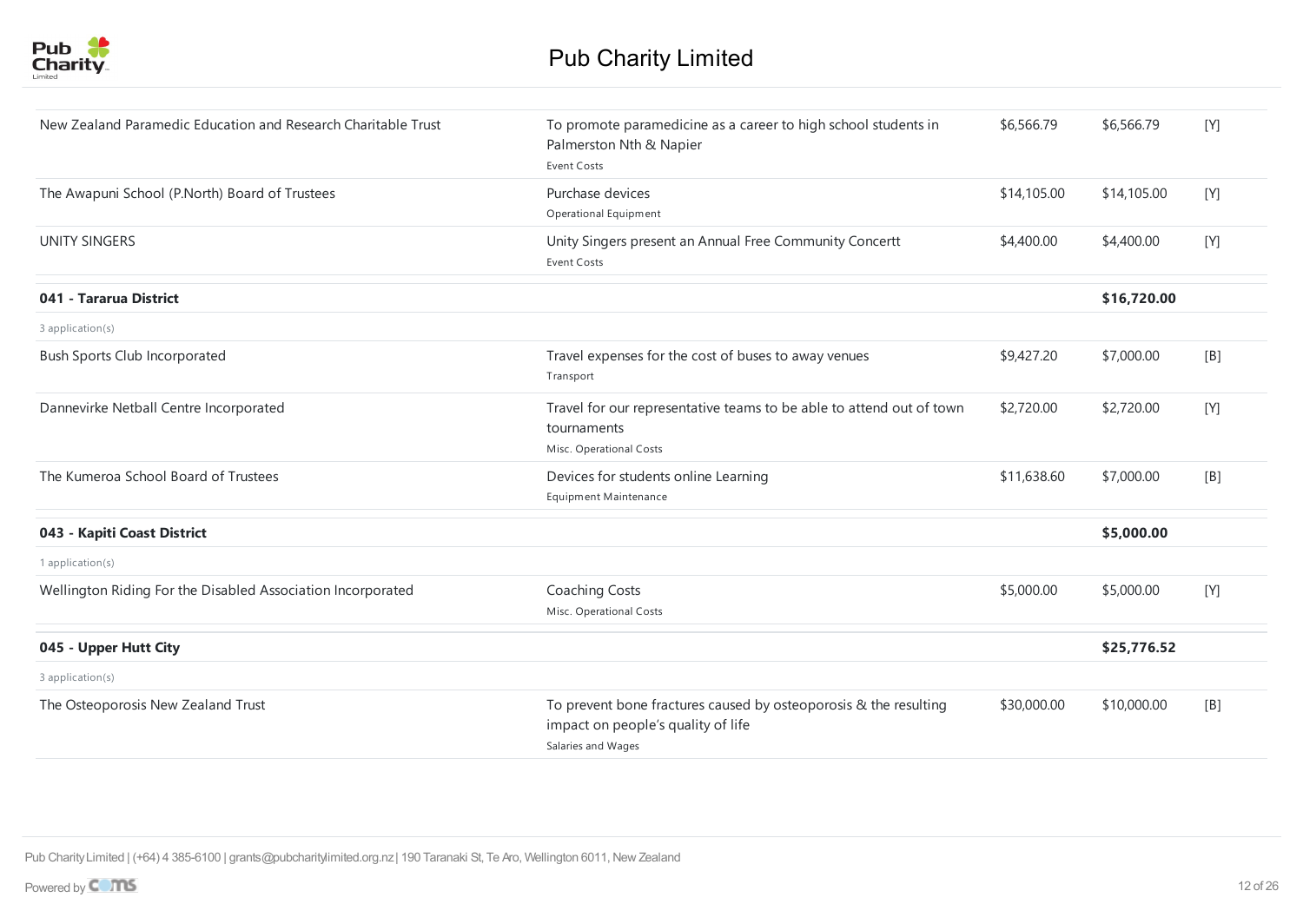

| The Wellington Jazz Orchestra Incorporated                                                                         | The promotion of jazz for the entertainment of the general public in the \$6,000.00<br>greater Wellington area<br><b>Event Costs</b>      |             | \$6,000.00  | [Y] |
|--------------------------------------------------------------------------------------------------------------------|-------------------------------------------------------------------------------------------------------------------------------------------|-------------|-------------|-----|
| United Nations Association Of New Zealand (United Nations Youth Association<br>Of New Zealand Branch) Incorporated | To diminish the financial barrier for students to attend the conference.<br>Rent or Venue Hire                                            | \$9,776.52  | \$9,776.52  | [Y] |
| 046 - Lower Hutt City                                                                                              |                                                                                                                                           |             | \$37,518.81 |     |
| 6 application(s)                                                                                                   |                                                                                                                                           |             |             |     |
| Hutt Art Society Incorporated                                                                                      | Gallery lighting costs.<br><b>Equipment Maintenance</b>                                                                                   | \$6,518.00  | \$3,000.00  | [B] |
| Hutt Cricket Academy Incorporated                                                                                  | <b>Specialist Coaching</b><br>Other                                                                                                       | \$8,900.00  | \$8,900.00  | [Y] |
| Hutt Valley Junior Softball Association                                                                            | Representative uniforms for u13 and u15 boys teams<br>Uniforms                                                                            | \$7,684.00  | \$4,000.00  | [B] |
| Hutt Valley Women's Refuge Incorporated                                                                            | Safety, security and digital accessibility upgrades to our Safe Houses<br>(Crisis Accommodation).<br>Building/Facility Maintenance, Other | \$4,618.81  | \$4,618.81  | [Y] |
| Lower Hutt Playcentre                                                                                              | We would like to replace worn, slumping matting in our children's<br>covered play area.<br><b>Equipment Maintenance</b>                   | \$18,305.63 | \$10,000.00 | [B] |
| Seniornet Hutt City Incorporated                                                                                   | Upgrade computers and a TV to enable us to continue to teach<br>members to use current technology.<br>Operational Equipment               | \$14,892.00 | \$7,000.00  | [B] |
| 047 - Wellington City                                                                                              |                                                                                                                                           |             | \$56,785.30 |     |
| 11 application(s)                                                                                                  |                                                                                                                                           |             |             |     |
| Basketball New Zealand Incorporated<br>5 regions                                                                   | Airfares for tournament referees to attend our national tournaments<br>Transport                                                          | \$36,061.63 | \$4,000.00  | [M] |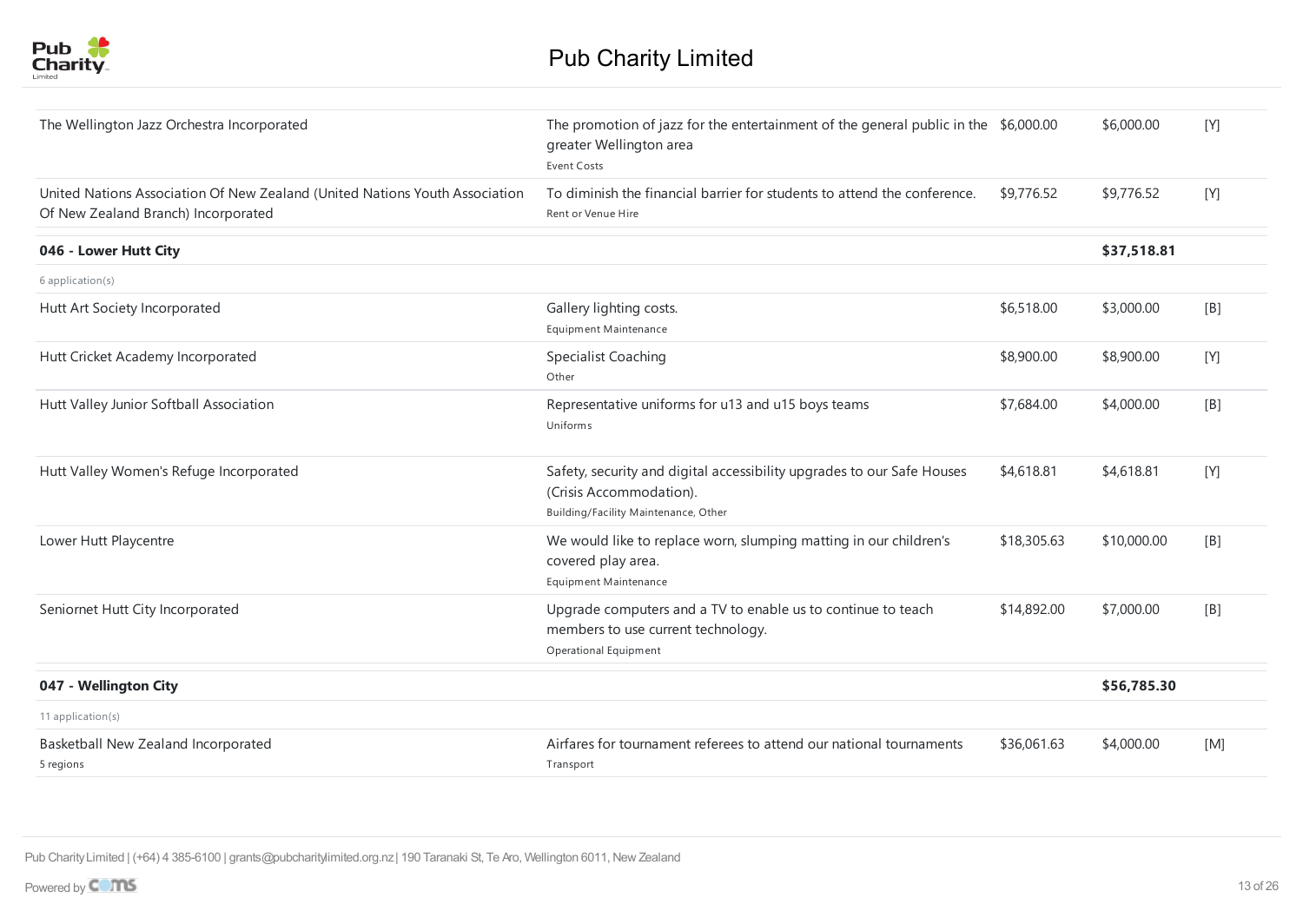

| Big Brothers Big Sisters Of New Zealand                                | Big Brothers Big Sisters National Staff Training Hui<br>Event Costs                                                                | \$7,126.08  | \$5,000.00  | [B] |
|------------------------------------------------------------------------|------------------------------------------------------------------------------------------------------------------------------------|-------------|-------------|-----|
| Dress For Success Wellington Incorporated                              | Rent, coordinator wages and a large steam clothes press for our Hutt<br>Hub.<br>Salaries and Wages, Rent or Venue Hire             | \$20,607.00 | \$10,000.00 | [B] |
| Johnsonville Bowling Club Incorporated                                 | To support the employment of a specialist Greenkeeper to maintain the \$20,000.00<br>club's two grass greens<br>Salaries and Wages |             | \$12,000.00 | [B] |
| New Zealand Choral Federation - Wellington Region                      | A contribution towards venue and technical costs for The Big Sing<br>Wellington Regionals 2022<br>Event Costs                      | \$5,000.00  | \$5,000.00  | [Y] |
| Respected Aotearoa                                                     | Purchase ten desks for staff.<br>Operational Equipment                                                                             | \$4,339.00  | \$4,339.00  | [Y] |
| Stagecraft Theatre Incorporated                                        | Our existing commercial dishwasher has broken down and we will need \$5,039.80<br>to replace it.<br>Operational Equipment          |             | \$5,039.80  | [Y] |
| Te Kura Toi Whakaari O Aotearoa: New Zealand Drama School Incorporated | Electrical gear so that lighting, sound gear and cameras can be powered \$1,361.00<br>in studios<br>Operational Equipment          |             | \$1,361.00  | [Y] |
| The Paparangi School Board of Trustees                                 | We wish to purchase 4 TVs and stands for use in our classrooms by<br>teachers and tamariki.<br>Operational Equipment               | \$6,078.00  | \$6,078.00  | [Y] |
| Victoria University Snow Sports Club                                   | Rental of two vans for Uni Snow Week 2022<br>Transport                                                                             | \$2,208.00  | \$2,208.00  | [Y] |
| Wellington Bays Floorball Club Incorporated                            | Uniforms for our women's and open floorball teams<br>Uniforms                                                                      | \$1,759.50  | \$1,759.50  | [Y] |
| 051 - Tasman District                                                  |                                                                                                                                    |             | \$85,720.00 |     |
| $6$ application(s)                                                     |                                                                                                                                    |             |             |     |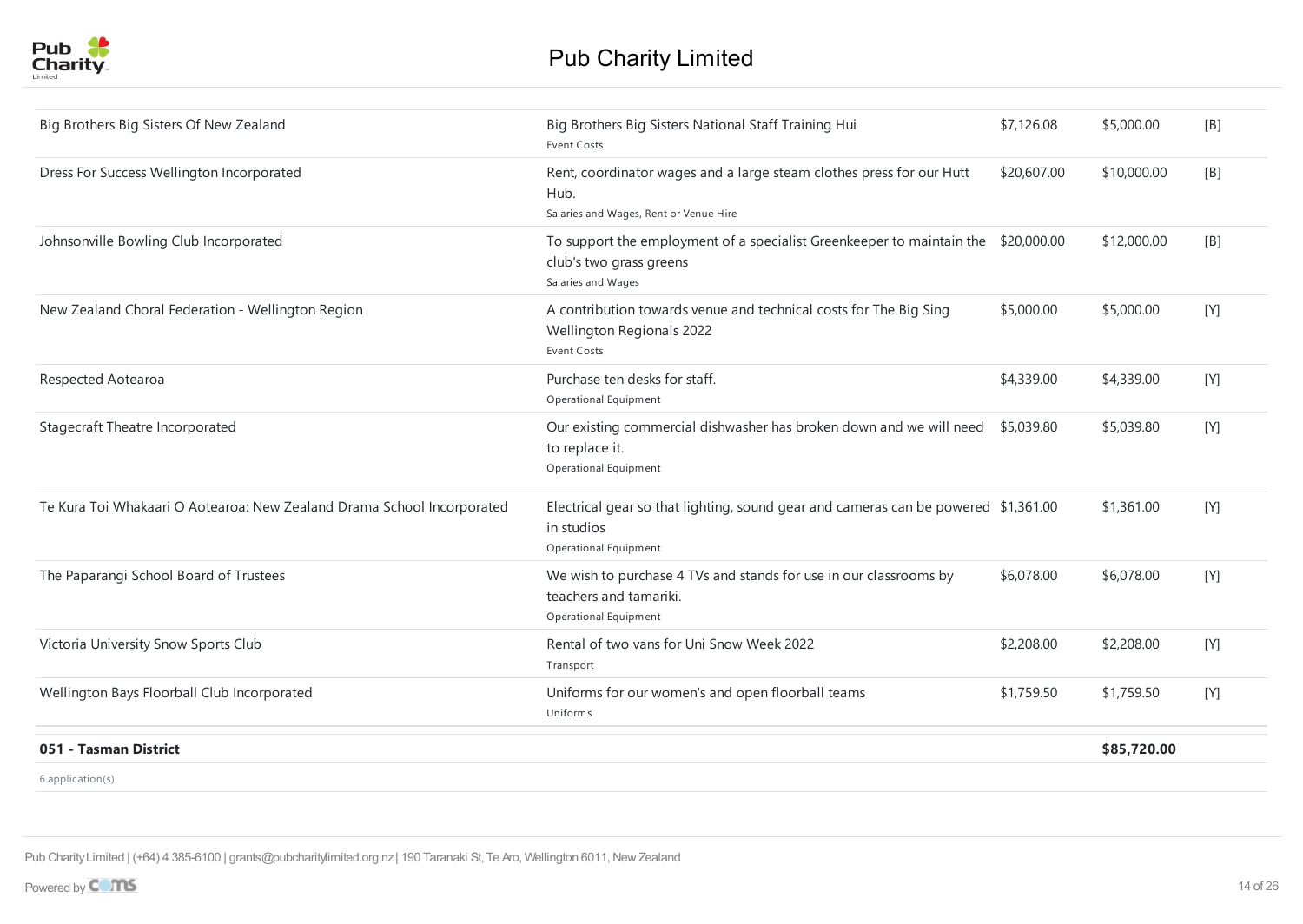

| Motueka Association Football Club Incorporated                 | To purchase balls, ball pumps, Marker discs/cones, Bibs and speed<br>ladders to enable training & playi<br>Sports Equipment | \$1,551.00   | \$1,551.00   | [Y] |
|----------------------------------------------------------------|-----------------------------------------------------------------------------------------------------------------------------|--------------|--------------|-----|
| Motueka Group Riding For the Disabled Association Incorporated | Wages for 6 months for the Coach, Grants Administrator and<br>Administrator<br>Misc. Operational Costs                      | \$26,072.00  | \$26,072.00  | [Y] |
| Moutere Hills Community Centre Inc.                            | Storage for outdoor community equipment and bike stands.<br><b>Building/Facility Maintenance</b>                            | \$5,539.00   | \$5,539.00   | [Y] |
| Nelson Tasman Region Hospice Trust<br>2 regions                | Salaries for Palliative Nurses.<br>Salaries and Wages                                                                       | \$100,000.00 | \$50,000.00  | [Y] |
| Richmond Athletic Association Football Club Incorporated       | Replacement goal keeping gloves for junior teams<br>Sports Equipment                                                        | \$1,478.00   | \$1,478.00   | [Y] |
| Special Olympics Nelson                                        | For Special Olympics swimming team to attend regional level event in<br>Marlborough<br>Accommodation                        | \$1,080.00   | \$1,080.00   | [Y] |
| 052 - Nelson City                                              |                                                                                                                             |              | \$106,112.55 |     |
| 8 application(s)                                               |                                                                                                                             |              |              |     |
| Basketball New Zealand Incorporated<br>5 regions               | Airfares for tournament referees to attend our national tournaments<br>Transport                                            | \$36,061.63  | \$4,000.00   | [M] |
| Federal Hockey Club                                            | We are wanting some funding towards the turf fees asscociated with<br>playing hockey.<br>Misc. Operational Costs            | \$8,745.00   | \$5,000.00   | [B] |
| Nelson Aero Club Incorporated                                  | Replacement of suction driven instruments with modern digital.<br>Equipment Maintenance                                     | \$17,376.55  | \$17,376.55  | [Y] |
| Nelson Bays Roller Derby Incorporated                          | accommodation for 13 woman, 2 men and 2 diverse players for sports<br>event<br>Accommodation                                | \$2,150.00   | \$2,150.00   | [Y] |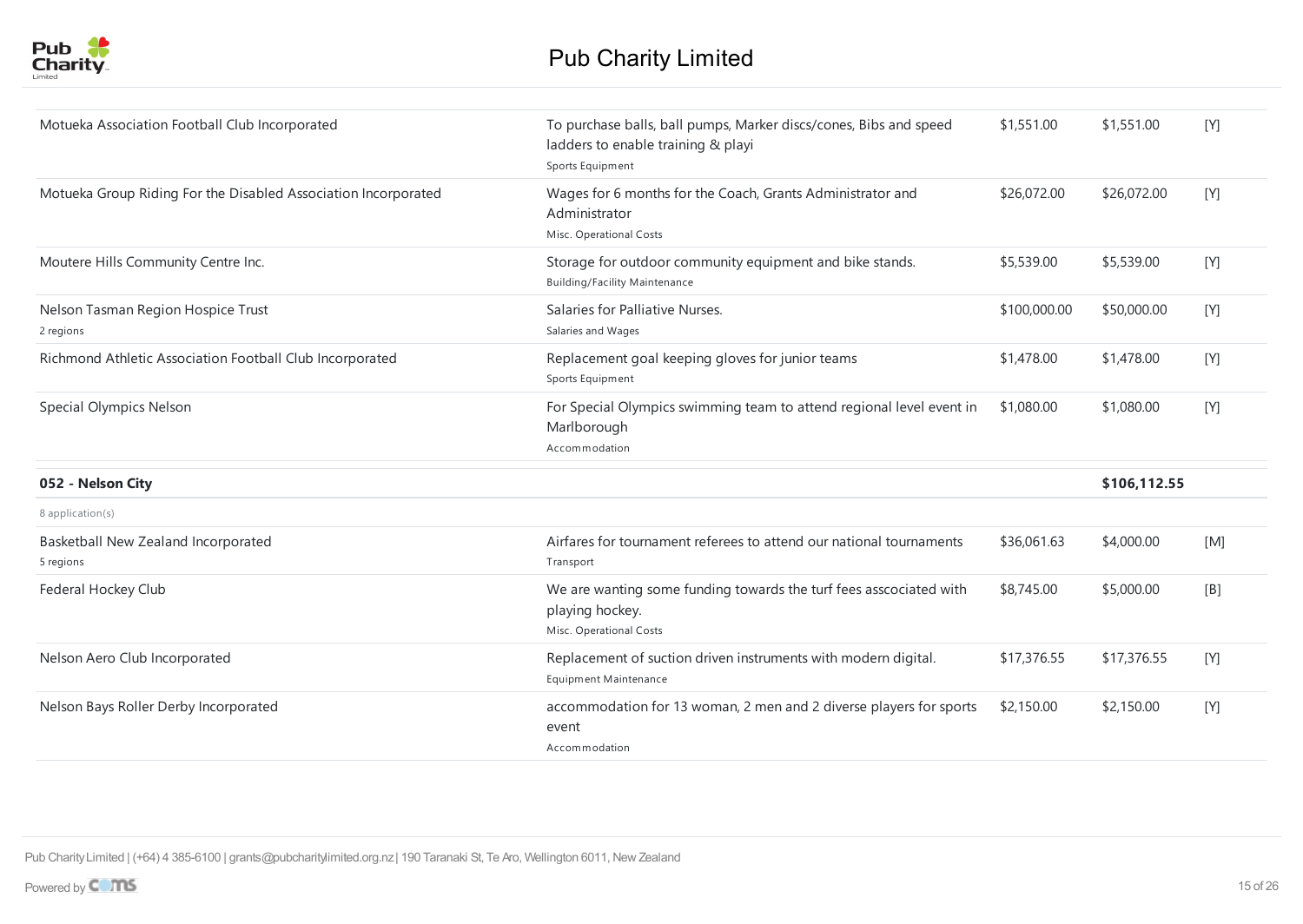

| Grant cost for Indoor Bowls representative team in Blenheim's AS<br>\$1,900.00<br>\$1,900.00<br>Nelson Indoor Bowls Association Incorporated<br>Patterson tournament July 15 to 17<br>Accommodation<br>Nelson Motor Cycle Club Incorporated<br>To assist with running an event, cost of medics, toilets and track<br>\$5,686.00<br>\$5,686.00<br>maintenance/mods.<br><b>Event Costs</b><br>Salaries for Palliative Nurses.<br>\$50,000.00<br>Nelson Tasman Region Hospice Trust<br>\$100,000.00<br>Salaries and Wages<br>2 regions<br>St Joseph's School (Nelson)<br>Swimming facilities upgrade<br>\$30,000.00<br>\$20,000.00<br><b>Building/Facility Maintenance</b><br>053 - Marlborough District<br>\$56,889.65<br>$6$ application(s)<br>Envirohub Marlborough Charitable Trust<br>The final stage of our Zero Waste Dishwashing Trailer<br>\$7,748.00<br>\$7,748.00<br>Operational Equipment<br>Marlborough Hospice Trust<br>Funding for supply and installation of new tracks, drapes, blinds,<br>\$21,919.00<br>\$21,919.00<br>cushions and throws<br><b>Building/Facility Maintenance</b><br>This grant will allow our under 16 representative netball team to travel<br>Marlborough Netball Centre Incorporated<br>\$3,155.65<br>\$3,155.65<br>and play in a tournament<br>Transport, Event Costs<br>Paralympics New Zealand Incorporated<br>Funding towards the salaries of three key staff members<br>\$90,000.00<br>\$20,000.00<br>Salaries and Wages<br>3 regions<br>Pelorus Netball Club<br>\$2,387.00<br>Netball costs.<br>\$2,387.00<br>Sports Equipment<br>Picton Emergency Operations Centre Trust<br>to undertake a chemical wash of the Emergency Operations Centre<br>\$1,680.00<br>\$1,680.00<br>building |                                      |  |     |
|----------------------------------------------------------------------------------------------------------------------------------------------------------------------------------------------------------------------------------------------------------------------------------------------------------------------------------------------------------------------------------------------------------------------------------------------------------------------------------------------------------------------------------------------------------------------------------------------------------------------------------------------------------------------------------------------------------------------------------------------------------------------------------------------------------------------------------------------------------------------------------------------------------------------------------------------------------------------------------------------------------------------------------------------------------------------------------------------------------------------------------------------------------------------------------------------------------------------------------------------------------------------------------------------------------------------------------------------------------------------------------------------------------------------------------------------------------------------------------------------------------------------------------------------------------------------------------------------------------------------------------------------------------------------------------------------------------------------------------|--------------------------------------|--|-----|
|                                                                                                                                                                                                                                                                                                                                                                                                                                                                                                                                                                                                                                                                                                                                                                                                                                                                                                                                                                                                                                                                                                                                                                                                                                                                                                                                                                                                                                                                                                                                                                                                                                                                                                                                  |                                      |  | [Y] |
|                                                                                                                                                                                                                                                                                                                                                                                                                                                                                                                                                                                                                                                                                                                                                                                                                                                                                                                                                                                                                                                                                                                                                                                                                                                                                                                                                                                                                                                                                                                                                                                                                                                                                                                                  |                                      |  | [Y] |
|                                                                                                                                                                                                                                                                                                                                                                                                                                                                                                                                                                                                                                                                                                                                                                                                                                                                                                                                                                                                                                                                                                                                                                                                                                                                                                                                                                                                                                                                                                                                                                                                                                                                                                                                  |                                      |  | [Y] |
|                                                                                                                                                                                                                                                                                                                                                                                                                                                                                                                                                                                                                                                                                                                                                                                                                                                                                                                                                                                                                                                                                                                                                                                                                                                                                                                                                                                                                                                                                                                                                                                                                                                                                                                                  |                                      |  |     |
|                                                                                                                                                                                                                                                                                                                                                                                                                                                                                                                                                                                                                                                                                                                                                                                                                                                                                                                                                                                                                                                                                                                                                                                                                                                                                                                                                                                                                                                                                                                                                                                                                                                                                                                                  |                                      |  | [B] |
|                                                                                                                                                                                                                                                                                                                                                                                                                                                                                                                                                                                                                                                                                                                                                                                                                                                                                                                                                                                                                                                                                                                                                                                                                                                                                                                                                                                                                                                                                                                                                                                                                                                                                                                                  |                                      |  |     |
|                                                                                                                                                                                                                                                                                                                                                                                                                                                                                                                                                                                                                                                                                                                                                                                                                                                                                                                                                                                                                                                                                                                                                                                                                                                                                                                                                                                                                                                                                                                                                                                                                                                                                                                                  |                                      |  |     |
|                                                                                                                                                                                                                                                                                                                                                                                                                                                                                                                                                                                                                                                                                                                                                                                                                                                                                                                                                                                                                                                                                                                                                                                                                                                                                                                                                                                                                                                                                                                                                                                                                                                                                                                                  |                                      |  | [Y] |
|                                                                                                                                                                                                                                                                                                                                                                                                                                                                                                                                                                                                                                                                                                                                                                                                                                                                                                                                                                                                                                                                                                                                                                                                                                                                                                                                                                                                                                                                                                                                                                                                                                                                                                                                  |                                      |  | [Y] |
|                                                                                                                                                                                                                                                                                                                                                                                                                                                                                                                                                                                                                                                                                                                                                                                                                                                                                                                                                                                                                                                                                                                                                                                                                                                                                                                                                                                                                                                                                                                                                                                                                                                                                                                                  |                                      |  | [Y] |
|                                                                                                                                                                                                                                                                                                                                                                                                                                                                                                                                                                                                                                                                                                                                                                                                                                                                                                                                                                                                                                                                                                                                                                                                                                                                                                                                                                                                                                                                                                                                                                                                                                                                                                                                  |                                      |  | [B] |
|                                                                                                                                                                                                                                                                                                                                                                                                                                                                                                                                                                                                                                                                                                                                                                                                                                                                                                                                                                                                                                                                                                                                                                                                                                                                                                                                                                                                                                                                                                                                                                                                                                                                                                                                  |                                      |  | [Y] |
|                                                                                                                                                                                                                                                                                                                                                                                                                                                                                                                                                                                                                                                                                                                                                                                                                                                                                                                                                                                                                                                                                                                                                                                                                                                                                                                                                                                                                                                                                                                                                                                                                                                                                                                                  | <b>Building/Facility Maintenance</b> |  | [Y] |
| 055 - Buller District<br>\$4,282.06                                                                                                                                                                                                                                                                                                                                                                                                                                                                                                                                                                                                                                                                                                                                                                                                                                                                                                                                                                                                                                                                                                                                                                                                                                                                                                                                                                                                                                                                                                                                                                                                                                                                                              |                                      |  |     |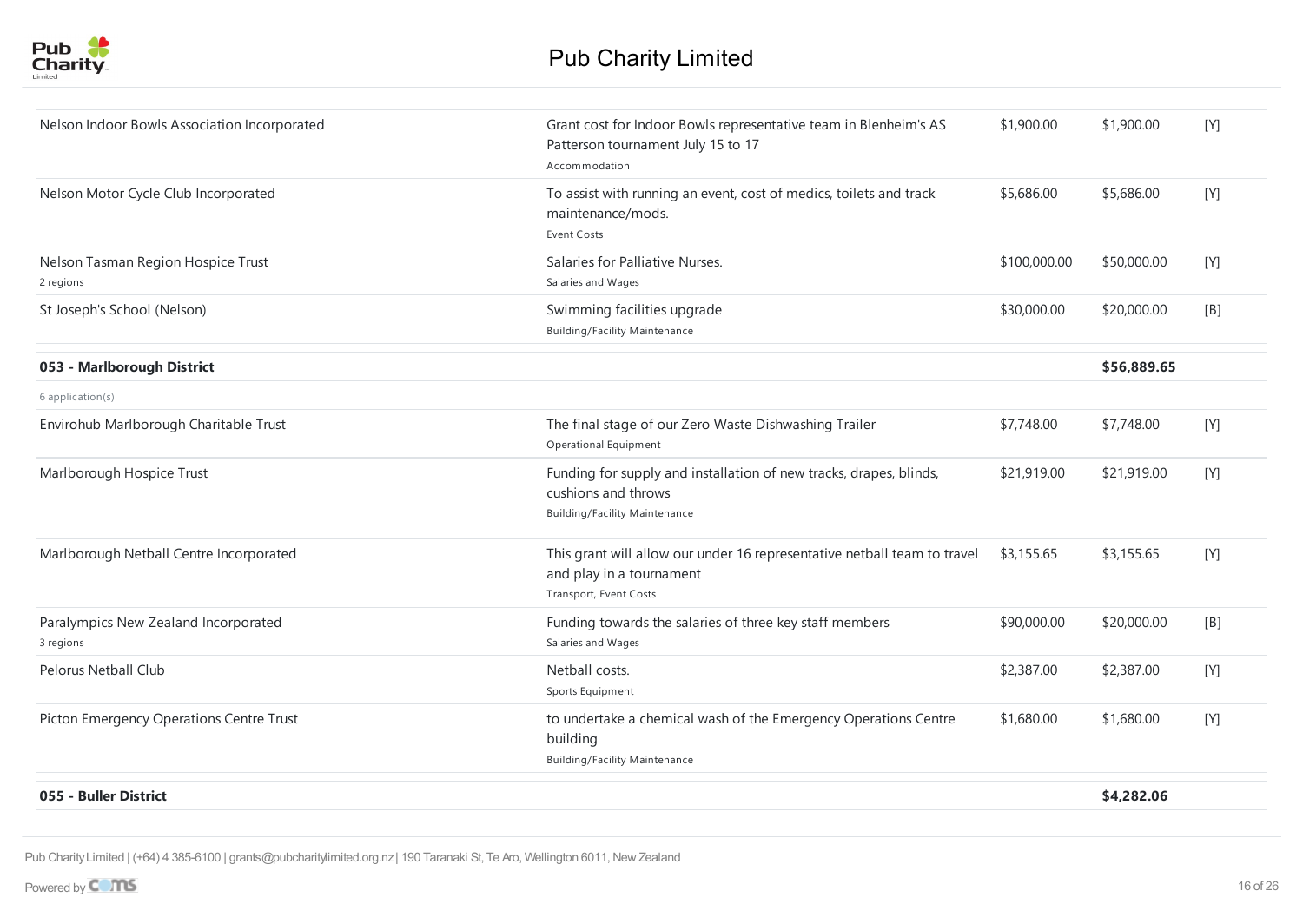

| 1 application(s)                                 |                                                                                                                                                                   |            |             |     |
|--------------------------------------------------|-------------------------------------------------------------------------------------------------------------------------------------------------------------------|------------|-------------|-----|
| Westport Bowling Club Incorporated               | to cover most costs of the upcoming Buller district council and Westland \$4,282.06<br>regional council rates<br>Misc. Operational Costs                          |            | \$4,282.06  | [Y] |
| 056 - Grey District                              |                                                                                                                                                                   |            | \$11,611.51 |     |
| 3 application(s)                                 |                                                                                                                                                                   |            |             |     |
| <b>CSC Netball Club</b>                          | Operational Equipment and more uniforms- our club has grown! 20<br>extra players this year.<br>Operational Equipment                                              | \$3,285.13 | \$3,285.13  | [Y] |
| The Kumara School Board of Trustees<br>2 regions | We are taking the senior class to Hanmer for School Camp.<br><b>Event Costs</b>                                                                                   | \$6,998.00 | \$3,135.65  | [O] |
| Volleyball West Coast Incorporated               | Venue Hire, Tournament Management, Volleyballs, Nets and Aerials and \$5,190.73<br>Office lease and services<br>Rent or Venue Hire, Sports Equipment, Event Costs |            | \$5,190.73  | [Y] |
| 057 - Westland District                          |                                                                                                                                                                   |            | \$8,902.78  |     |
| 3 application(s)                                 |                                                                                                                                                                   |            |             |     |
| The Kumara School Board of Trustees<br>2 regions | We are taking the senior class to Hanmer for School Camp.<br>Event Costs                                                                                          | \$6,998.00 | \$3,000.00  | [O] |
| West Coast Penguin Trust                         | Visits to 10 schools by penguin detection dog and handler from the<br>Kaikoura Ocean Research Institute<br>Other                                                  | \$4,792.53 | \$3,702.78  | [P] |
| Westland United Football Club Incorporated       | This request is for gear for our junior and youth players for the<br>upcoming season. Balls and Goals<br>Sports Equipment                                         | \$2,200.00 | \$2,200.00  | [Y] |
| 059 - Waimakariri District                       |                                                                                                                                                                   |            | \$3,542.00  |     |
| 1 application(s)                                 |                                                                                                                                                                   |            |             |     |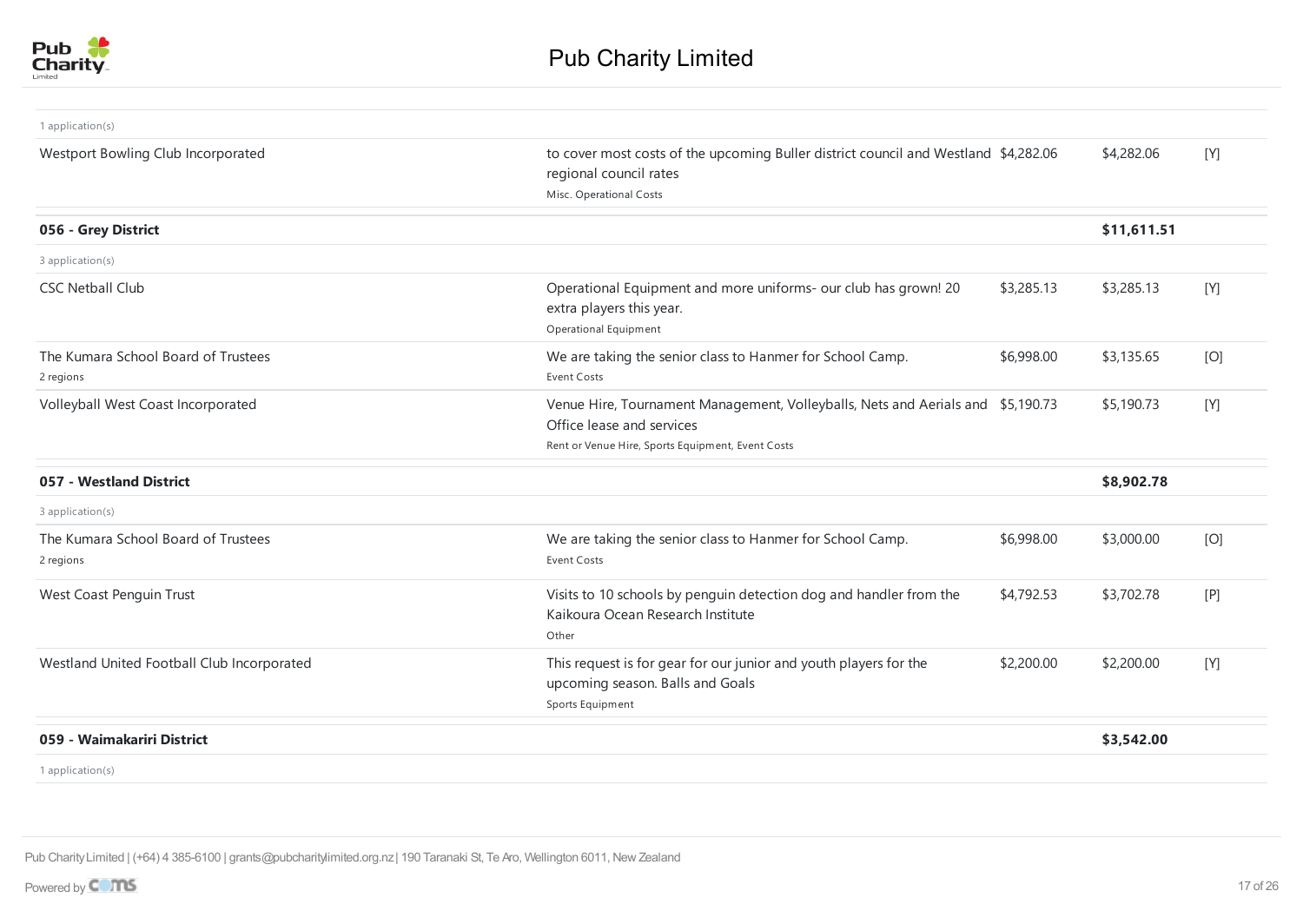

| Eyreton Pony Club Incorporated                   | Cover the cost of ambulance and paramedic services at our One Day<br>Event<br><b>Event Costs</b>                                          | \$3,542.00  | \$3,542.00   | [Y] |
|--------------------------------------------------|-------------------------------------------------------------------------------------------------------------------------------------------|-------------|--------------|-----|
| 060 - Christchurch City                          |                                                                                                                                           |             | \$207,671.61 |     |
| 31 application(s)                                |                                                                                                                                           |             |              |     |
| 180 Degrees Trust                                | Funding towards the 180 Degree Trust Vodafone annual mobile phone<br>and internet plan.<br>Misc. Operational Costs                        | \$5,206.20  | \$5,206.20   | [Y] |
| Akaroa District Promotions Incorporated          | Marketing for Akaroa to help increase visitation<br>Misc. Operational Costs                                                               | \$4,760.00  | \$4,760.00   | [Y] |
| Basketball New Zealand Incorporated<br>5 regions | Airfares for tournament referees to attend our national tournaments<br>Transport                                                          | \$36,061.63 | \$4,000.00   | [M] |
| Battered Women's Trust (Christchurch)            | 3 months' Crisis Line Answers Service<br>Misc. Operational Costs                                                                          | \$3,996.00  | \$3,996.00   | [Y] |
| Boccia New Zealand Incorporated                  | Salary 30 hours of the total 40 hours p/week for the period of 4 July - 30 \$14,999.40<br>September 2022(13 weeks).<br>Salaries and Wages |             | \$7,000.00   | [N] |
| Canterbury A.T.V. Association Incorporated       | Medic and Marshal costs<br><b>Event Costs</b>                                                                                             | \$3,170.00  | \$3,170.00   | [Y] |
| Canterbury Men's Centre                          | Applying to cover rent costs of our facilities used to care for vulnerable \$10,000.00<br>Canterbury men<br>Rent or Venue Hire            |             | \$10,000.00  | [Y] |
| Canterbury Mineral & Lapidary Club Incorporated  | Apply for the amount that covers our venue and tables hire for the NZ<br>National Gem and Mineral Show<br>Event Costs                     | \$4,679.71  | \$4,679.71   | [Y] |
| Canterbury Rowing Association Incorporated       | Accomodation expenses for our winter youth development camp and<br>inter regional regatta<br>Accommodation                                | \$10,769.00 | \$10,769.00  | [Y] |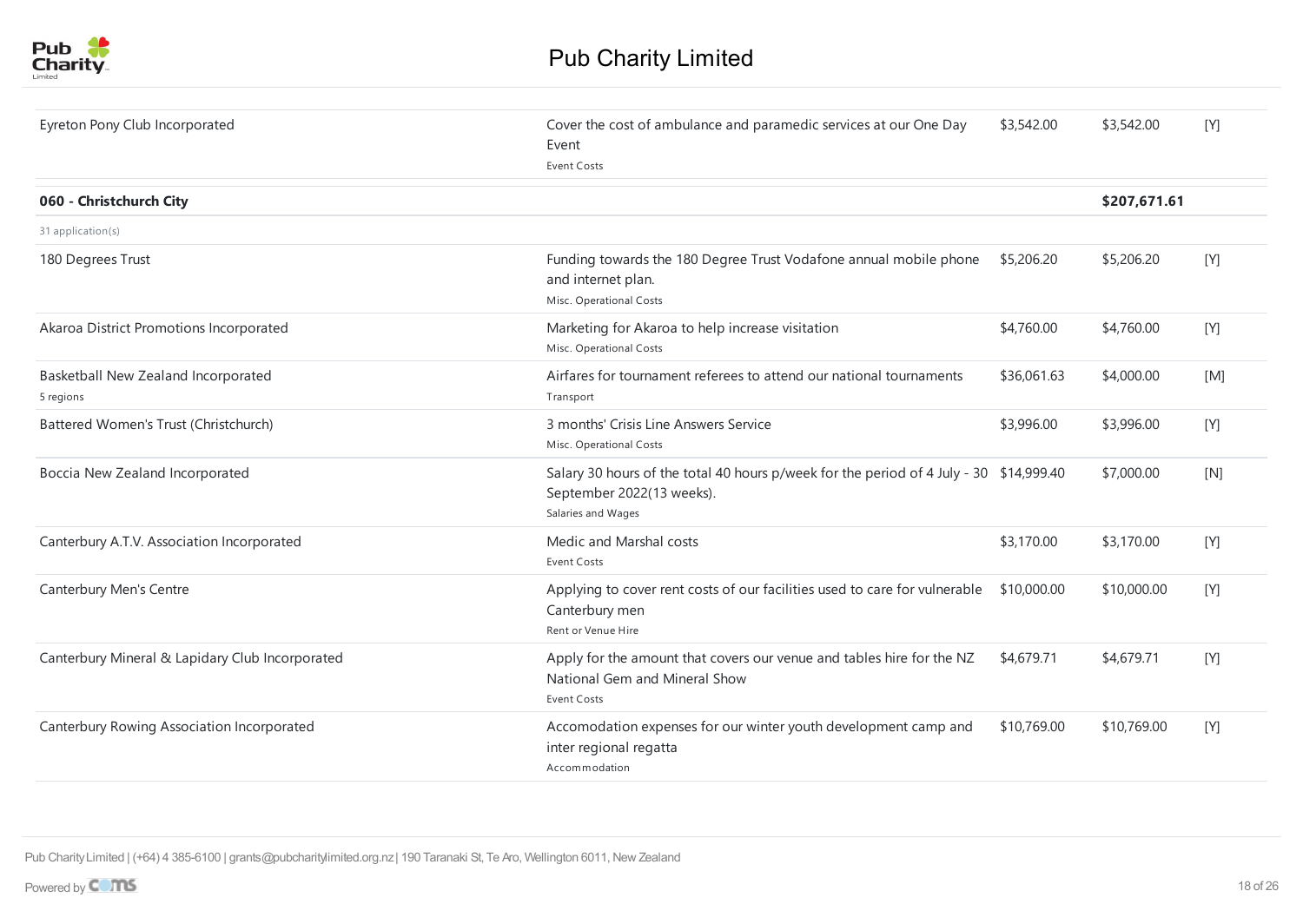| Cashmere Croquet Club Incorporated                                  | Purchase line marker and paint<br>Operational Equipment                                                                                   | \$2,434.83  | \$2,434.83  | [Y] |
|---------------------------------------------------------------------|-------------------------------------------------------------------------------------------------------------------------------------------|-------------|-------------|-----|
| Christchurch Bird Club                                              | Distinguished judges are invited to judge different bird categories.<br>Accommodation                                                     | \$4,470.00  | \$4,470.00  | [Y] |
| Christchurch Kiribati Community Incorporated                        | Transport hire while away playing at a volleyball tournament in<br>Hamilton.<br>Transport                                                 | \$1,000.00  | \$600.00    | [P] |
| Eastern Masters Rugby League Club                                   | Attend National Tournament in Queenstown<br>Accommodation                                                                                 | \$7,770.00  | \$7,770.00  | [Y] |
| Indian Ink Trust                                                    | For a contribution to venue hire costs for the Isaac Theatre Royal in<br>Christchurch<br>Rent or Venue Hire                               | \$3,000.00  | \$3,000.00  | [Y] |
| Kennedys Freestyle Martial Arts Christchurch Incorporated           | We are seeking funding help to purchase a full set of Daedo electronic<br>sparring equipment<br>Sports Equipment                          | \$14,705.71 | \$14,705.71 | [Y] |
| M.E./Cfs Group (Canterbury) Incorporated                            | To cover three months wages for our part-time Registered Nurse<br>Salaries and Wages                                                      | \$9,640.00  | \$9,640.00  | [Y] |
| Mcleans Island Golf Club Incorporated                               | WE are building a new secure shed to store our golf carts<br><b>Building/Facility Maintenance</b>                                         | \$7,560.00  | \$7,560.00  | [Y] |
| New Zealand Concert Bands Association Incorporated                  | Accommodation is our biggest expense followed closely by venue.<br>Accommodation                                                          | \$7,059.13  | \$7,059.13  | [Y] |
| Piping & Dancing Association of NZ Inc Canterbury West Coast Centre | To cover accommodation costs for 3 dance schools to attend National<br>Championships<br>Accommodation                                     | \$27,285.00 | \$10,000.00 | [M] |
| Project Esther Trust                                                | Funding to replace worn carpet in Project Esther Trust offices<br><b>Building/Facility Maintenance</b>                                    | \$4,034.00  | \$4,033.91  | [P] |
| Redcliffs Mt Pleasant Bowling Club Incorporated                     | Funding is required to assist with green renovations, external decking<br>and interior decorating<br><b>Building/Facility Maintenance</b> | \$25,000.00 | \$10,000.00 | [M] |
|                                                                     |                                                                                                                                           |             |             |     |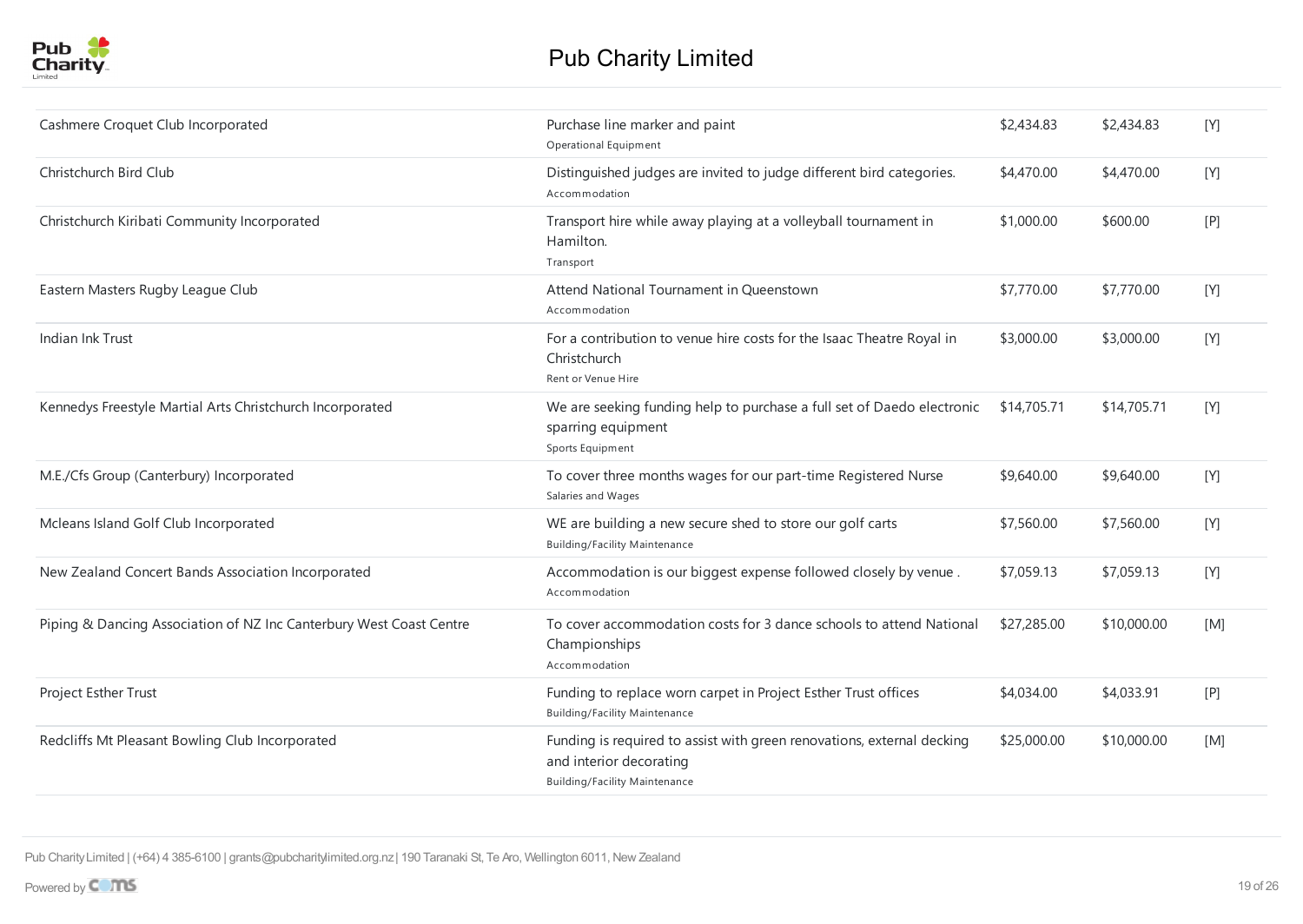| Somerfield Playcentre                             | Equipment to improve our under 2s area and the tamariki's eating area<br>Misc. Operational Costs                                | \$824.87    | \$824.87    | [Y]   |
|---------------------------------------------------|---------------------------------------------------------------------------------------------------------------------------------|-------------|-------------|-------|
| South Island German Shepherd League Incorporated  | The hire of a building to hold German Shepherd Dog training<br>Rent or Venue Hire                                               | \$4,140.00  | \$4,140.00  | [Y]   |
| Southern Indoor Sports Incorporated               | The travel & accommodation costs of representing Canterbury at the<br>Indoor Cricket provincials.<br>Event Costs                | \$10,000.00 | \$10,000.00 | [Y]   |
| The Gaiety Trust                                  | The Gaiety Trust plans to upgrade the audio equipment at The Gaiety<br>hall.<br>Operational Equipment                           | \$1,598.00  | \$1,598.00  | [Y]   |
| Top Dog Theatre                                   | Venue hire for 2022 production of Midsummer Nights Dream<br><b>Event Costs</b>                                                  | \$12,000.00 | \$12,000.00 | $[Y]$ |
| University of Canterbury Hockey Club Incorporated | Match Fees for the winter hockey season of 2022<br><b>Event Costs</b>                                                           | \$16,000.00 | \$10,000.00 | [N]   |
| Woolston Brass Incorporated                       | Accommodation Costs for two Woolston Brass Bands to Attend National \$15,000.00<br>Championships in Wellington<br>Accommodation |             | \$15,000.00 | [Y]   |
| Woolston Preschool Incorporated                   | purchase outdoor equipment for our community preschool. Including<br>safety mats and basketball hoop<br>Sports Equipment        | \$1,440.00  | \$1,440.00  | [Y]   |
| Word Christchurch                                 | for venue hire and technical equipment hire at our primary venue, The<br>Piano Centre.<br>Rent or Venue Hire                    | \$13,105.00 | \$13,105.00 | $[Y]$ |
| Zonta Club of Christchurch South Incorporated     | We would like to request a grant to cover the cost of the audio-visual<br>expense for this event.<br><b>Event Costs</b>         | \$4,709.25  | \$4,709.25  | [Y]   |
| 062 - Selwyn District                             |                                                                                                                                 |             | \$6,282.00  |       |
| 1 application(s)                                  |                                                                                                                                 |             |             |       |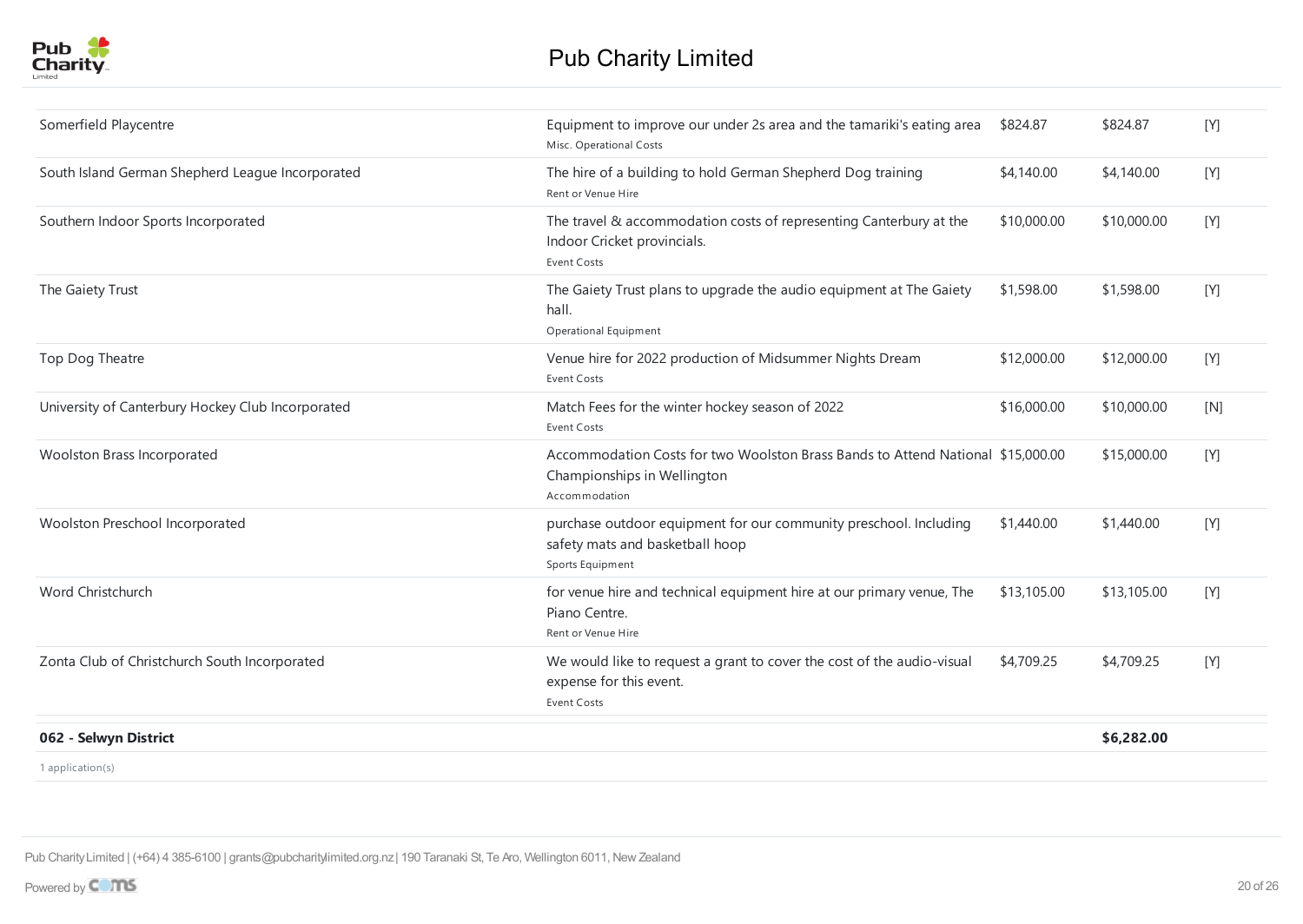

| Canterbury Gliding Club Incorporated                     | Transponder and installation costs.<br>Operational Equipment                                                                    | \$6,282.00  | \$6,282.00   | [Y] |
|----------------------------------------------------------|---------------------------------------------------------------------------------------------------------------------------------|-------------|--------------|-----|
| 064 - Timaru District                                    |                                                                                                                                 |             | \$100,903.56 |     |
| 10 application(s)                                        |                                                                                                                                 |             |              |     |
| Netball South Canterbury Incorporated                    | Support with funding for the use of indoor facilities for our<br>Representative & Premium competitions<br>Rent or Venue Hire    | \$11,382.00 | \$11,382.00  | [Y] |
| South Canterbury Multiple Sclerosis Society Incorporated | To purchase prepaid envelopes and a new heat pump for our King<br>Street property<br>Other                                      | \$4,755.30  | \$4,755.30   | [Y] |
| South Island Masters Games Timaru Incorporated           | Badges & medals costs.<br><b>Event Costs</b>                                                                                    | \$7,208.00  | \$7,208.00   | [Y] |
| Temuka Bowling Club Incorporated                         | Repair leaks and replace ageing spouting<br><b>Building/Facility Maintenance</b>                                                | \$11,000.00 | \$5,000.00   | [B] |
| The Opihi College Board of Trustees                      | Purchase and install Solar Panels<br>Other                                                                                      | \$30,000.00 | \$15,000.00  | [B] |
| The South Canterbury Rugby Football Union Incorporated   | Offset costs for Ranfurly Shield Challenge 2022 and Aoraki Schoolgirls<br><b>Competition Grounds Hire</b><br><b>Event Costs</b> | \$35,982.00 | \$15,000.00  | [B] |
| Timaru Rowing Club Incorporated                          | To purchase two boats and 4 pair of oars<br>Sports Equipment                                                                    | \$25,116.52 | \$12,558.26  | [B] |
| Timaru Senior Citizens Association Incorporated          | Newsletter write, print & post so we can communicate with members,<br>agencies & other older people<br>Misc. Operational Costs  | \$5,000.00  | \$5,000.00   | [Y] |
| Timaru Squash Rackets Club Incorporated                  | 5 coaches to deliver the SNZ Coaching Modules to club members &<br>school children, for 2022.<br>Misc. Operational Costs        | \$36,783.00 | \$15,000.00  | [B] |
| West End (Timaru) Bowling Club Incorporated              | Green maintenances and fence repair costs.<br><b>Building/Facility Maintenance</b>                                              | \$19,624.00 | \$10,000.00  | [B] |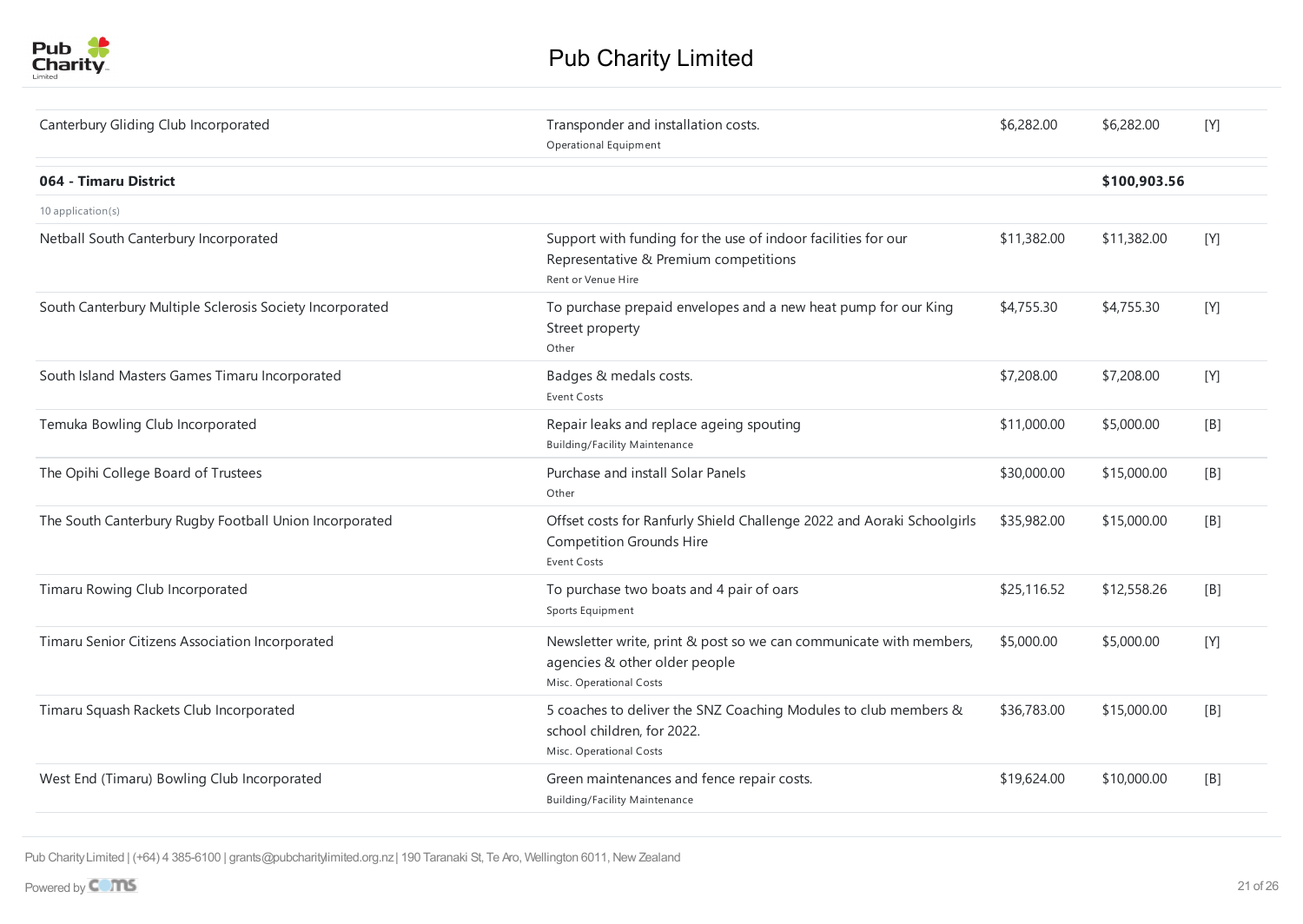

| 069 - Central Otago District                      |                                                                                                                                                               |             | \$65,500.00 |         |
|---------------------------------------------------|---------------------------------------------------------------------------------------------------------------------------------------------------------------|-------------|-------------|---------|
| 5 application(s)                                  |                                                                                                                                                               |             |             |         |
| Alexandra Bowling Club Incorporated               | Purchase bowls for club use, Club Mgr wages, floodlights, Card printer<br>and cleaning costs<br>Misc. Operational Costs                                       | \$57,450.00 | \$33,450.00 | [C]     |
| Central Otago Living Options Charitable Trust     | car to transport people we support<br>Transport                                                                                                               | \$10,000.00 | \$10,000.00 | [Y]     |
| Cromwell Museum Trust                             | Funding for new computer, A3 document scanner, expenses of display<br>information for a new exhibition<br>Operational Equipment, Equipment Maintenance, Other | \$7,929.00  | \$7,929.00  | [Y]     |
| Dunstan Equestrian Centre Incorporated            | Pumping and Irrigation System Stage 1<br>Operational Equipment                                                                                                | \$12,000.00 | \$12,000.00 | [Y]     |
| Grey Power Central Otago Association Incorporated | We would like to send 2 delegates to the Grey Power National AGM in<br>Wellington<br>Accommodation, Transport                                                 | \$2,121.00  | \$2,121.00  | $[ Y ]$ |
| 073 - Southland District                          |                                                                                                                                                               |             | \$9,622.17  |         |
| 1 application(s)                                  |                                                                                                                                                               |             |             |         |
| Te Anau Community Events Charitable Trust         | Purchase of safety & traffic management signage & gear<br>Misc. Operational Costs                                                                             | \$10,684.37 | \$9,622.17  | [P]     |
| 076.01 - Auckland (Rodney Ward)                   |                                                                                                                                                               |             | \$30,252.00 |         |
| 4 application(s)                                  |                                                                                                                                                               |             |             |         |
| Greenhithe Football Club Incorporated             | Footballs for the club<br>Sports Equipment                                                                                                                    | \$6,252.00  | \$6,252.00  | $[ Y ]$ |
| Puhoi Sports Club Incorporated                    | To supply and install plumbing<br><b>Building/Facility Maintenance</b>                                                                                        | \$17,380.00 | \$10,000.00 | [N]     |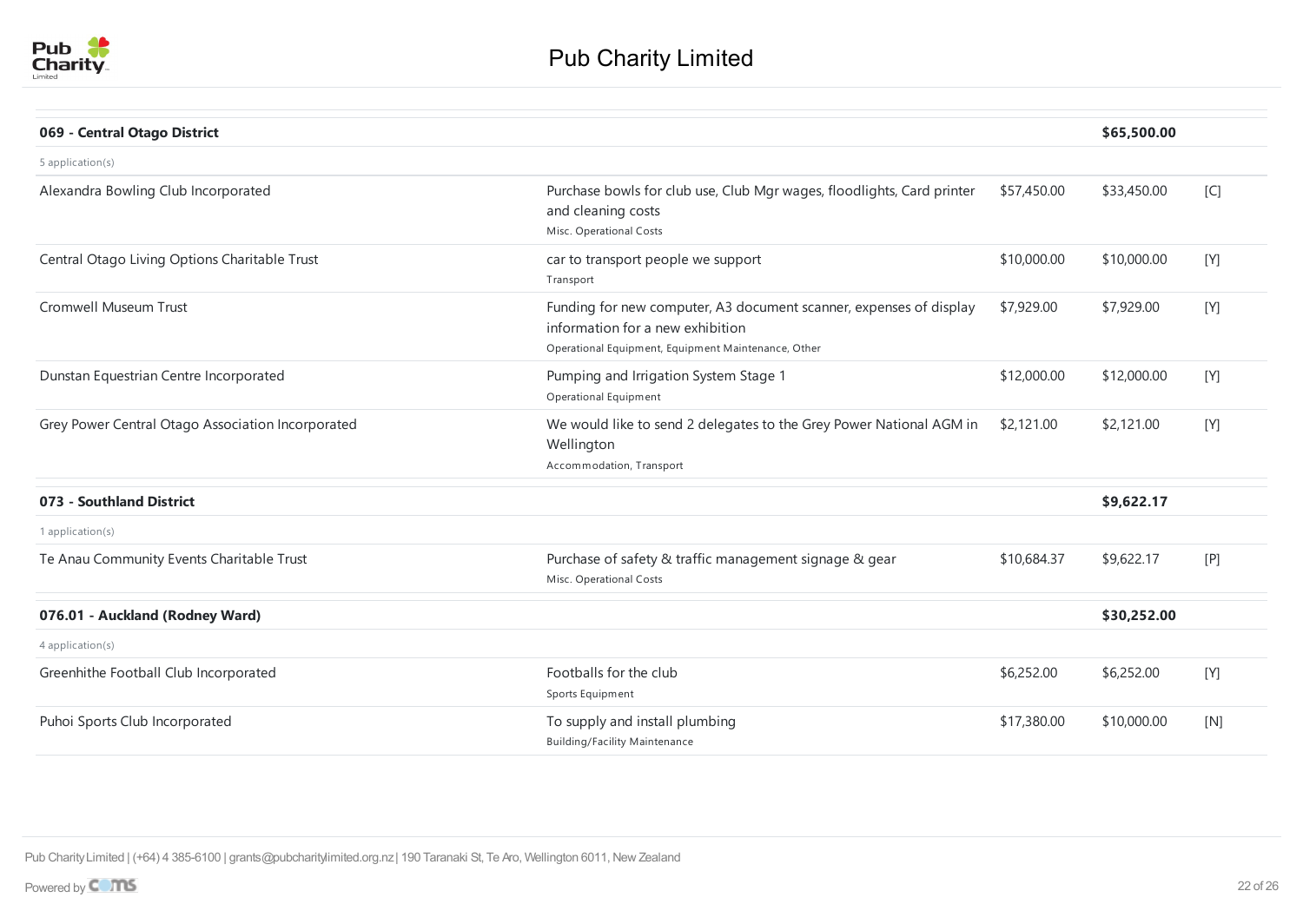

| Rodney Rams Rugby League & Sports Club Incorporated   | Purchase 2 new pool tables to replace 2 very old and tired pool tables<br>that have been on loan.<br>Sports Equipment                                          | \$7,900.00  | \$4,000.00  | [B]   |
|-------------------------------------------------------|----------------------------------------------------------------------------------------------------------------------------------------------------------------|-------------|-------------|-------|
| Warkworth Tennis and Squash Club Incorporated         | Contract Junior Squash Coach<br>Other                                                                                                                          | \$13,300.00 | \$10,000.00 | [N]   |
| 076.02 - Auckland (Albany Ward)                       |                                                                                                                                                                |             | \$11,320.00 |       |
| 2 application(s)                                      |                                                                                                                                                                |             |             |       |
| Stepsforward Incorporated                             | Specialized Trust Based Relational Intervention training/coaching for our \$1,320.00<br>parent coach<br>Other                                                  |             | \$1,320.00  | [Y]   |
| Waitemata Synchronised Swimming Club Incorporated     | Help with coach salary+pool/gym booking for competitive<br>group+organise 3 events for whole club.<br>Salaries and Wages, Event Costs, Misc. Operational Costs | \$19,721.72 | \$10,000.00 | [B]   |
| 076.03 - Auckland (North Shore Ward)                  |                                                                                                                                                                |             | \$25,046.57 |       |
| 4 application(s)                                      |                                                                                                                                                                |             |             |       |
| Auckland North Community and Development Incorporated | Towards salary of Financial Administrator<br>Salaries and Wages                                                                                                | \$15,000.00 | \$10,000.00 | [B]   |
| North Shore Music Theatre Incorporated                | to contribute funds towards the purchase of sound mics an mic packs<br>Operational Equipment                                                                   | \$2,562.57  | \$2,562.57  | [Y]   |
| The Campbells Bay School Board of Trustees            | Activision Panel for our learners<br>Operational Equipment                                                                                                     | \$14,513.40 | \$10,000.00 | [B]   |
| The North Harbour Indoor Bowls Centre Incorporated    | Assist with payment of hall hire for Centre events and rep fixtures<br>Rent or Venue Hire                                                                      | \$2,484.00  | \$2,484.00  | [Y]   |
| 076.05 - Auckland (Waitemata and Gulf Ward)           |                                                                                                                                                                |             | \$55,702.00 |       |
| 5 application(s)                                      |                                                                                                                                                                |             |             |       |
| Akarana Marine Sports Charitable Trust                | To purchase a new 4.7 metre Safety Boat<br>Sports Equipment, Operational Equipment                                                                             | \$25,620.00 | \$25,620.00 | $[Y]$ |
|                                                       |                                                                                                                                                                |             |             |       |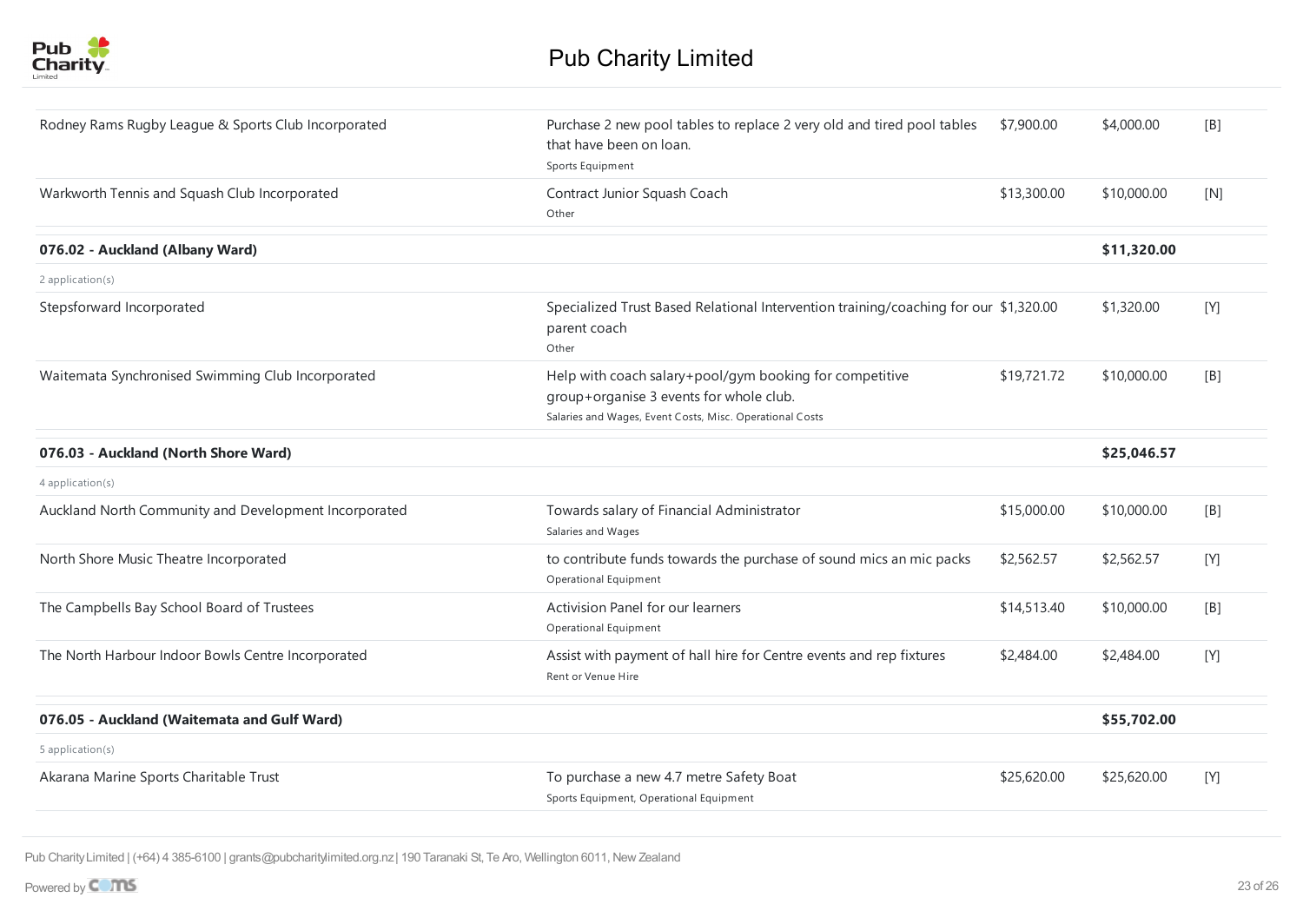

| Auckland University Hockey Club Incorporated                 | Coach salaries and hockey turf hire at Lloyd Elsmore Park, Pakuranga<br>Salaries and Wages, Rent or Venue Hire                  | \$8,110.00  | \$8,110.00  | [Y] |
|--------------------------------------------------------------|---------------------------------------------------------------------------------------------------------------------------------|-------------|-------------|-----|
| Surf Life Saving Northern Region Incorporated                | Funding that will support the salary of our Training & Development<br>Officer<br>Salaries and Wages                             | \$9,692.00  | \$9,692.00  | [Y] |
| The St Joseph's Catholic School (Onehunga) Board of Trustees | We are wanting to replace our playground which is well over 25 years<br>old<br>Operational Equipment                            | \$10,000.00 | \$10,000.00 | [Y] |
| The Upside Downs Education Trust                             | UpsideDowns helps children with Down syndrome in Aotearoa access<br>speech and language therapy.<br>Other                       | \$4,000.00  | \$2,280.00  | [P] |
| 076.07 - Auckland (Albert-Eden-Roskill Ward)                 |                                                                                                                                 |             | \$22,312.00 |     |
| 4 application(s)                                             |                                                                                                                                 |             |             |     |
| Mt Roskill Primary School                                    | To assist with the cost of school camp for 110 Y6 students at Sir Peter<br><b>Blake Marine Research Centre</b><br>Other         | \$3,500.00  | \$3,500.00  | [Y] |
| Parent to Parent Auckland                                    | Wages for Angela Ramos<br>Salaries and Wages                                                                                    | \$9,750.00  | \$9,750.00  | [Y] |
| Roopa Aur Aap Charitable Trust                               | Roopa Aur Aap provide free support, to the victims of Family Harm from \$8,775.62<br>our rented premises.<br>Rent or Venue Hire |             | \$5,000.00  | [B] |
| Upside Youth Mentoring Aotearoa                              | Funding for Mentoring Packs to support Young People and their<br>mentoring relationship<br>Operational Equipment                | \$4,062.00  | \$4,062.00  | [Y] |
| 076.10 - Auckland (Howick Ward)                              |                                                                                                                                 |             | \$63,222.49 |     |
| 4 application(s)                                             |                                                                                                                                 |             |             |     |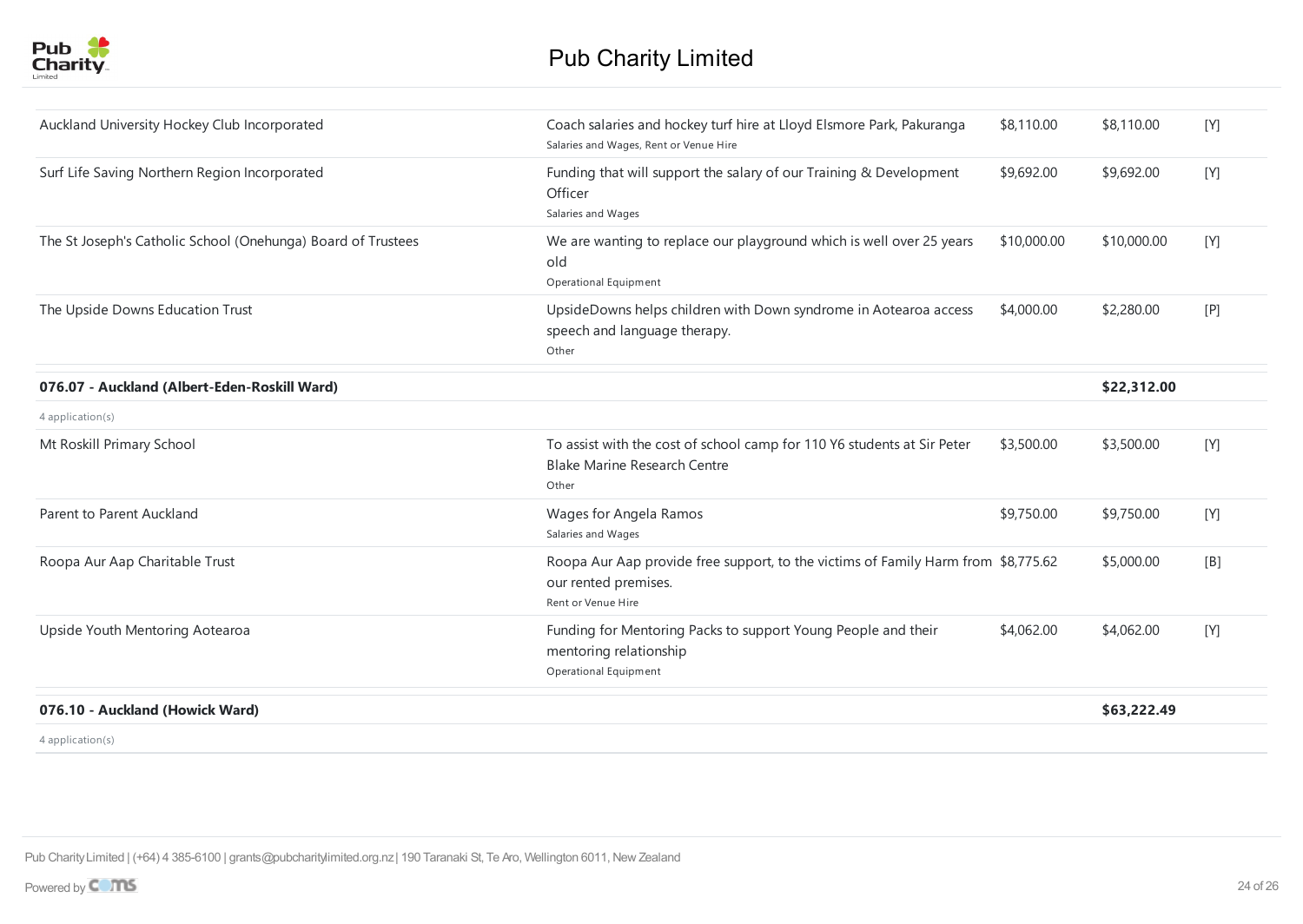

| <b>Eastgate Community Trust</b>                        | Eastgate is applying for support funding towards the purchase of a<br>vehicle of \$15,000.00<br>Transport                           | \$15,000.00 | \$15,000.00 | [Y] |
|--------------------------------------------------------|-------------------------------------------------------------------------------------------------------------------------------------|-------------|-------------|-----|
| Farm Cove Intermediate                                 | To purchase and install lighting in covered outdoor learning space<br>Operational Equipment                                         | \$23,957.49 | \$23,957.49 | [Y] |
| Howick Brass Incorporated                              | To participate in the NZ National Bands championships to be held in<br>Wellington from the 13-17/7/22<br>Accommodation              | \$9,265.00  | \$9,265.00  | [Y] |
| Howick-Pakuranga Hockey Club Incorporated              | Hire turf time from Auckland Hockey Association<br>Misc. Operational Costs                                                          | \$24,455.00 | \$15,000.00 | [B] |
| 076.11 - Auckland (Manukau City)                       |                                                                                                                                     |             | \$62,063.00 |     |
| 6 application(s)                                       |                                                                                                                                     |             |             |     |
| Auckland Cambodian Youth and Recreation Trust          | to assist with the office operational costs and soccer coach fees<br>Misc. Operational Costs                                        | \$5,778.00  | \$5,778.00  | [Y] |
| Community Cat Coalition Incorporated                   | We are applying for community cat desexing costs.<br>Misc. Operational Costs                                                        | \$14,000.00 | \$14,000.00 | [Y] |
| Maternity Services Consumer Council Incorporated       | To review and reprint our printed resources which are distributed<br>throughout NZ<br>Other                                         | \$10,385.00 | \$10,385.00 | [Y] |
| Paralympics New Zealand Incorporated<br>3 regions      | Funding towards the salaries of three key staff members<br>Salaries and Wages                                                       | \$90,000.00 | \$20,000.00 | [B] |
| Saanjh Sports & Cultural Club Incorporated             | Financial Year 2022 Accountant Fees<br>Misc. Operational Costs                                                                      | \$1,900.00  | \$1,900.00  | [Y] |
| Taki Rua Productions Society Incorporated<br>2 regions | Te Reo Māori Season 2022 - performing 'Pourakahua' to school-children \$30,000.00<br>and families nationwide.<br><b>Event Costs</b> |             | \$10,000.00 | [B] |
| .                                                      |                                                                                                                                     |             |             |     |

**076.12 - Auckland (Manurewa-Papakura Ward) \$20,205.15**